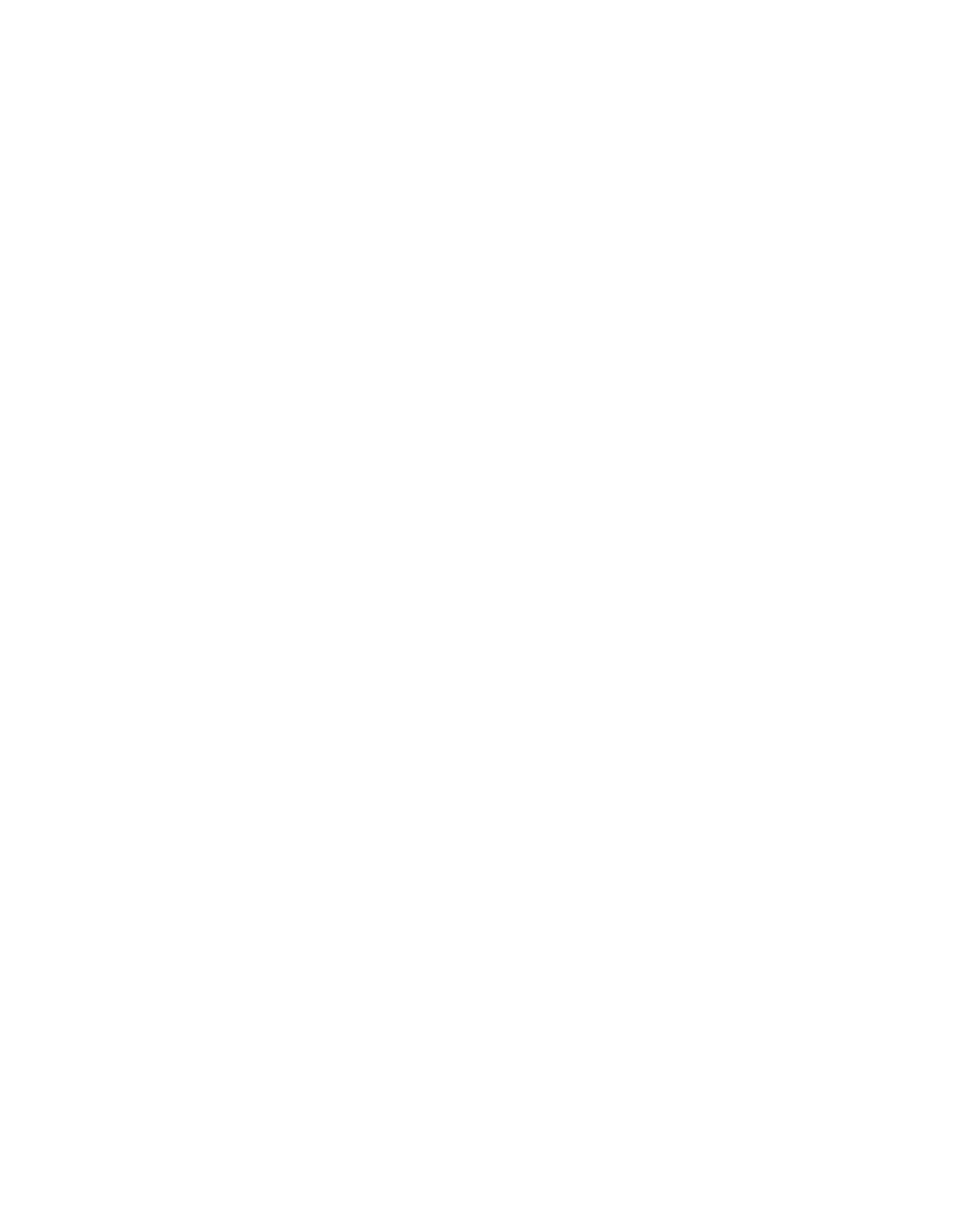## <span id="page-2-0"></span>**Table of Contents**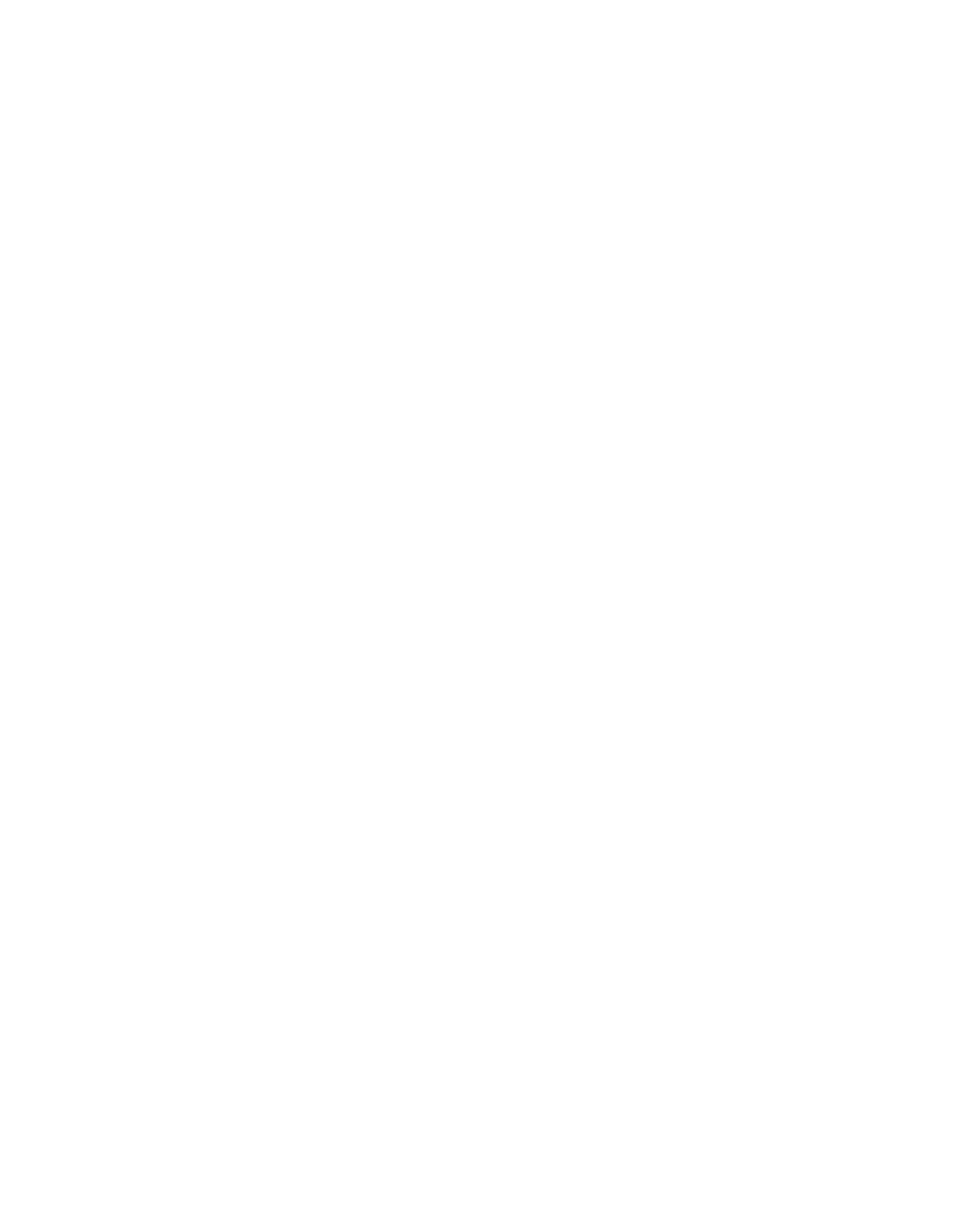## <span id="page-4-0"></span>**Executive Summary**

All children and youth in the state's foster care system deserve access to safe, stable placements that meet their individual needs and support their permanency goals. Countless stakeholders within the Texas child welfare system—including state leadership and lawmakers, health and human services and other agencies, residential and acute care providers, faith-based community organizations, state and local courts and court-appointed professionals, and other child welfare advocates—have worked tirelessly toward this effort every day of the year. Yet, despite this enduring commitment, some youth<sup>1</sup> must receive temporary emergency care (referred to as "child without placement," or "CWOP") until a licensed, appropriate placement can be secured. As of September 7, 2021, 28,943 children and youth are in the Texas child welfare system; 161 (0.56%) are in CWOP, pending an appropriate placement.[2](#page-4-2)

The provision of temporary emergency care to youth in CWOP—a "last resort," has been utilized under Department policy**[3](#page-4-3)** to varying degrees for years. However, since August 2020, we have seen a marked increase in the number of youth in CWOP. As we have watched the numbers grow exponentially, we have come to realize that a number of factors have contributed to this increase, beginning with the unprecedented and ongoing COVID-19 pandemic, which coincided with both DFPS and HHSC increasing stricter regulation under the existing regulatory framework coupled with the implementation of increased oversight pursuant to the Court's Heightened Monitoring orders. Further, as noted by the Monitors, Texas has a shortage of providers for youth with higher acuity needs.<sup>4</sup> As the number of youth in CWOP has grown, so has their refusal to accept placement and/or to disrupt placement so they can be discharged with the hope of returning to CWOP, thereby causing the youth to cycle between placement and CWOP. As I have met with providers, judges, our caseworkers, and other stakeholders, it has become very clear that many of the youth are in our custody because of behavioral and mental health issues. Many have heard me say that the child welfare system is here to protect children from abusive and neglectful families; we are not equipped to protect families from their children or take over parenting when families have reached their limit with behaviors or trying to navigate the mental health system. To that end, I will be collaborating with HHSC to pursue refinements to the "front door" of the state's foster care system to ensure that children who are experiencing mental and behavioral

<span id="page-4-1"></span><sup>&</sup>lt;sup>1</sup> Throughout this report, children and youth in CWOP are collectively termed "youth." Based on August 2021 CWOP data, 79% of CWOP spells were among youth age 13-17; 18% were 6-12 years old and 2% were 3-5 years old.

<span id="page-4-2"></span><sup>2</sup> *See* CWOP placement tracker, pp\_26 as of 9/7/2021, DFPS Data Warehouse. Excludes children with no legal status or a legal status of adoption consummated, child emancipated, CS not obtained, FPS resp terminated, Other legal basis for Resp, poss conservatorship.

<span id="page-4-3"></span><sup>3</sup> *See* CPS Handbook §4152.1 "Plans for a Child or Youth When Placement Is Unavailable."

<span id="page-4-4"></span><sup>&</sup>lt;sup>4</sup> "Higher acuity needs" refers to complex mental health needs that require a higher level of services, often including psychiatric services, and that may require inpatient hospitalization to stabilize.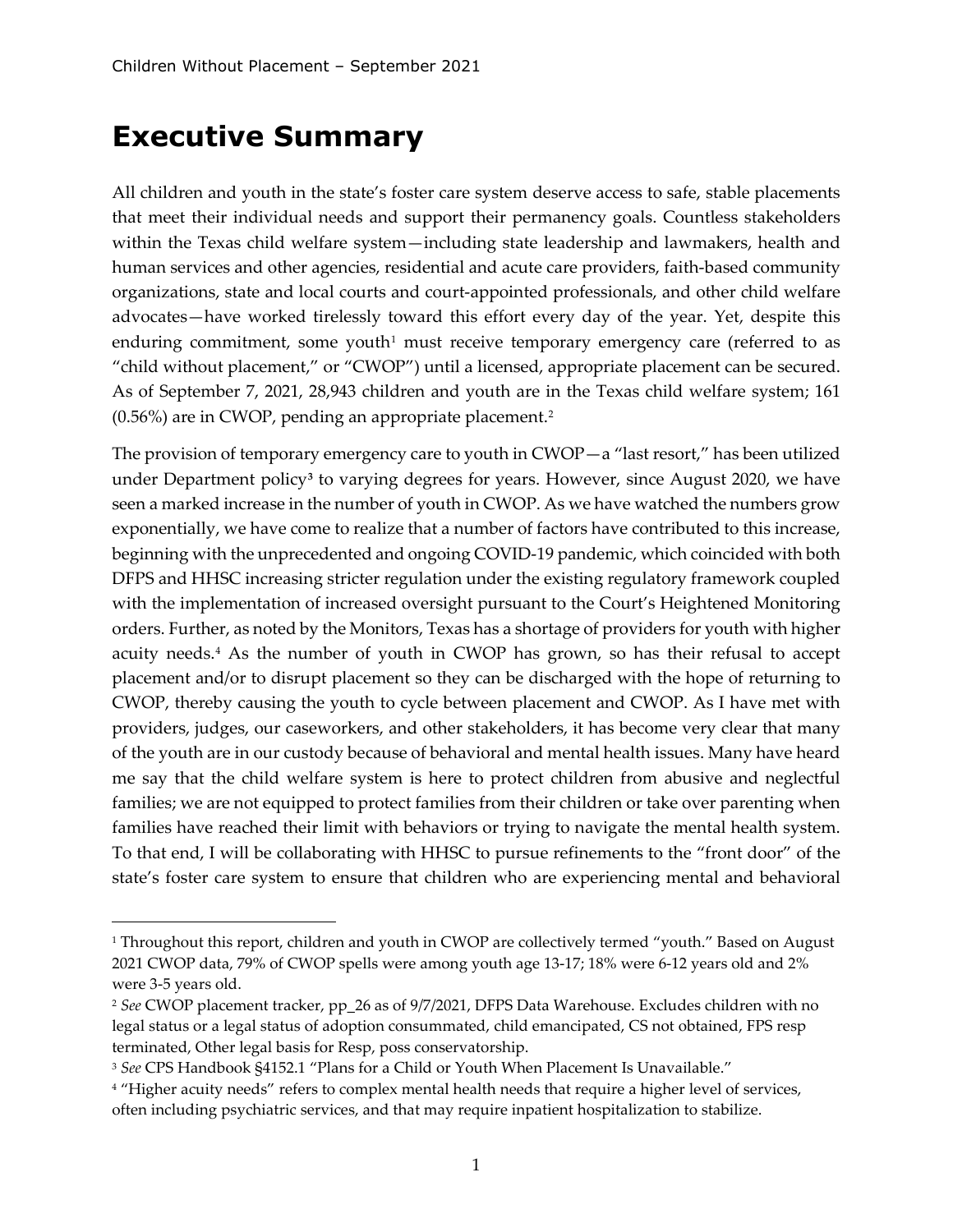challenges can access those needed services under the continued care and supervision of their families, while furthering the goal of keeping families together.

DFPS has asked every stakeholder to help with the abatement of CWOP, including our state court judges. We learned during a CWOP emergency docket recently held by one state judge that the youth's Guardian Ad Litem, CASA, parents, and even our caseworkers may be contributing to extending a youth's stay in CWOP and we are working with these stakeholders to address the issue. Also, rates continue to be a reason that providers cite for being unable to accept a youth for placement, and we have raised this issue with the Legislature and the Governor's office. Those discussions led the Governor to making it a priority during a special session and the Legislature providing an additional and unprecedented \$90 million to support providers in enhancing capacity for youth with higher acuity needs. As is noted in the Monitor's report, providers have cited Heightened Monitoring as a reason for declining a placement so much that DFPS had no choice but to evaluate it and to determine whether there were modifications that could be made to address some of their fears while not taking anything away from the intent to ensure that youth are not placed in placements that present an unreasonable risk of serious harm. Hence, there are myriad factors contributing to the recent increase in the number of youth experiencing CWOP; DFPS raising providers' concerns with Heightened Monitoring is but one aspect and the only one the Department believed the Court could assist us with.

CWOP is the exception to the rule. There is nothing normal about it and it cannot continue in its current state. As we explore the reasons children are not being accepted for placement, we are constantly learning. Although we were not required to file a response, it is imperative that the Court know that DFPS is not "blaming" the CWOP crisis on the Court's Heightened Monitoring Orders. DFPS is every bit as concerned as the Court about this small but extremely important population of youth in our custody. For this reason, DFPS has willingly shared data and our efforts to address the crisis with the Court, directed our workers to provide the Monitors with information during the visits, and to answer their questions because we are in search of solutions to this crisis. DFPS also accepted the Court's direction to take advantage of the Monitors' experience and to discuss with them the challenges we face. Although the Monitors reminded us that this is not a CWOP lawsuit, we pursued a discussion regarding CWOP with them because it is impacting, and has the potential to further impact, gains we have made in demonstrating compliance, particularly with respect to the Remedial Orders pertaining to our caseworkers.

It is against this backdrop that DFPS is submitting this written response to show our efforts to comprehensively address the issues contributing to the present capacity crisis, with the long-term goal of generating and sustaining quality placements and placement capacity that meets the diverse needs of foster children and youth within their home communities. While the Monitors have noted DFPS' "collaborative" efforts of listening to concerns of its stakeholders, it is an undisputed fact that DFPS cannot do this alone. Our partnerships with stakeholders along the foster care continuum are essential, as is the constant leadership and support of the Governor's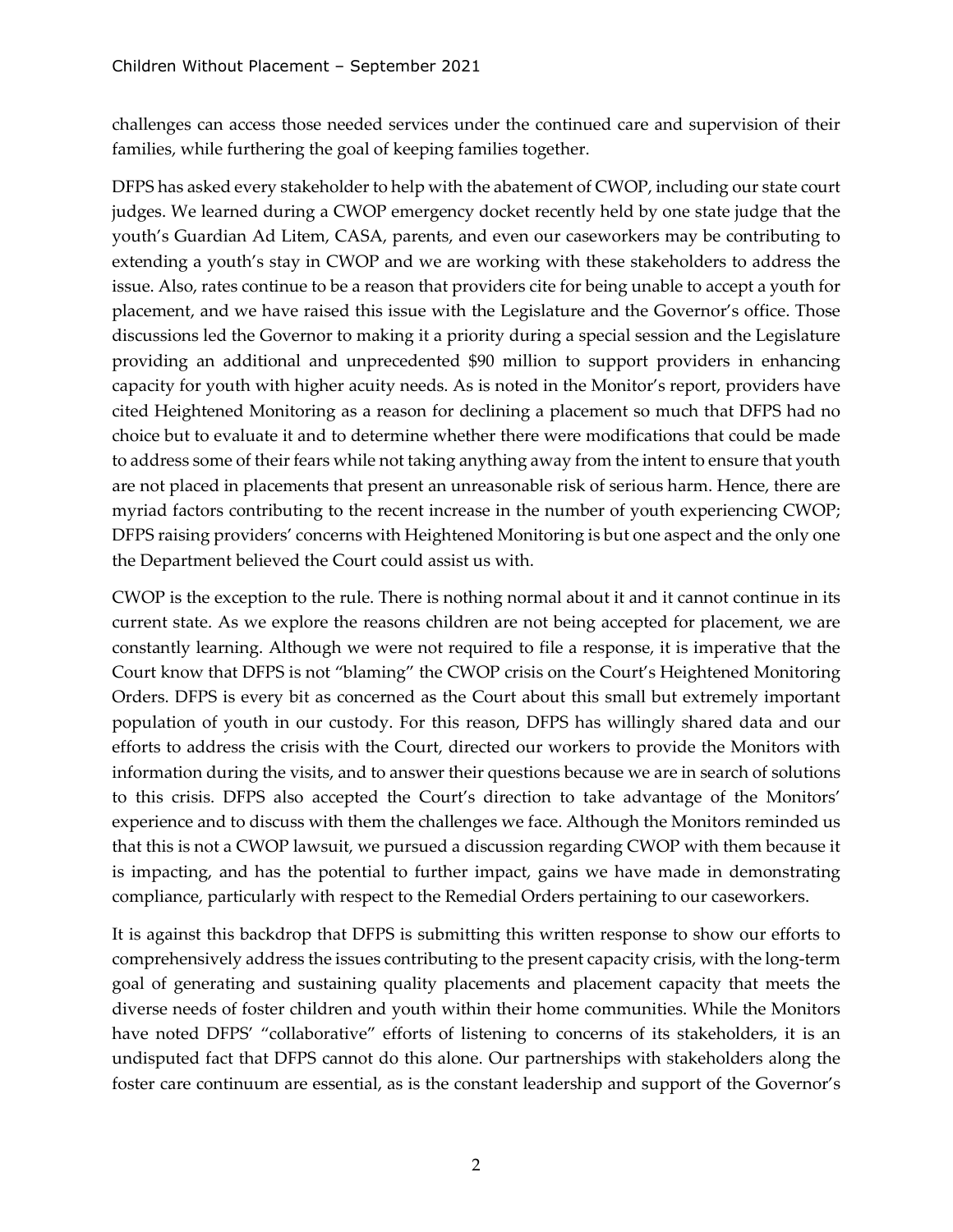office and state lawmakers who have invested considerable resources and provided clear direction as we work together to solve this pressing issue.

We look forward to having an engaging conversation with the Court regarding the challenges CWOP presents for our youth and staff. I will leave no stone unturned in remedying this crisis.

## *Commissioner Masters*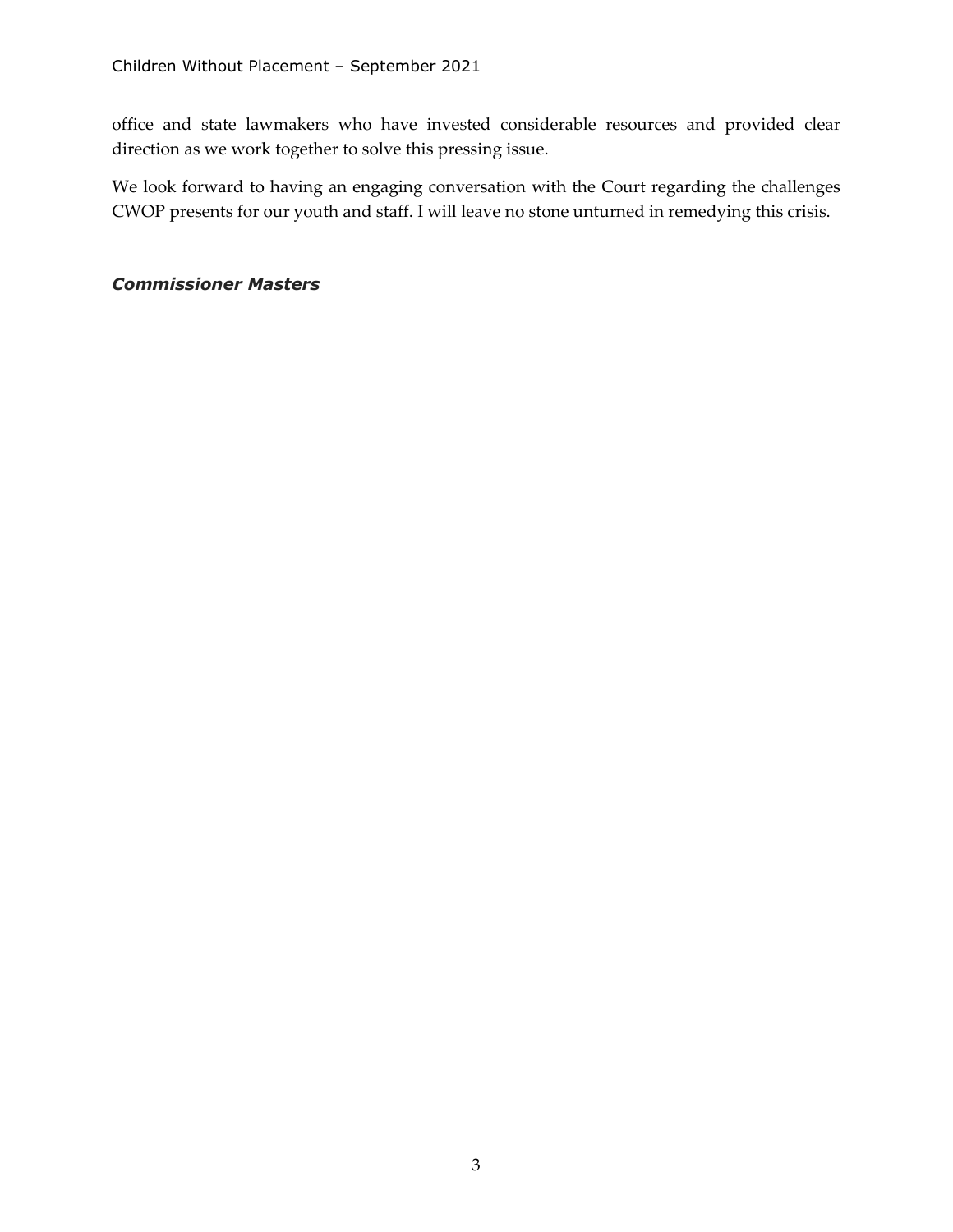## <span id="page-7-0"></span>**Background**

When the Department of Family and Protective Services (DFPS) is named temporary or permanent managing conservator of a child or youth, Child Protective Services (CPS) staff become responsible for selecting a placement that is safe, supports the child's permanency plan, and best meets the child's needs. Whenever possible, CPS seeks placements with non-custodial parents, kin, and other significant connections. However, when such placements are not able to meet the child's needs, the alternative is regulated, licensed foster care placements. Although staff attempt to identify a placement that meets all of the child's needs and will be the last placement prior to the child achieving positive permanency, circumstances may give rise to the "last resort" of the child entering temporary emergency care, otherwise known as CWOP.

Under state law, the Texas Department of Family and Protective Services (DFPS) may provide temporary emergency care, if unable to find an appropriate placement.<sup>[5](#page-7-1)</sup> As the managing conservator, DFPS must provide food, clothing and shelter for a DFPS youth in CWOP.<sup>[6](#page-7-2)</sup> The care is provided through agreements with community partners in which the community partner provides lodging (e.g., a local recreational center or church) and DFPS staff ensure the lodging is safe and provide supervision, food, clothing, and access to educational and medical services.<sup>[7](#page-7-3)</sup> If a community partner's property is not available, youth may receive care in a hotel or other community location. Pursuant to a recent change in state law, children and youth are no longer permitted to stay overnight in a DFPS office.<sup>[8](#page-7-4)</sup>

As discussed further herein, DFPS is pursuing a number of activities to grow and sustain capacity in partnership with state leadership, the Texas Legislature, Texas Health and Human Services Commission (HHSC) and other state agencies, foster care providers, faith-based community organizations, child welfare advocates, judges, state and private psychiatric hospitals and many others. Concurrently, DFPS is focused on eliminating the use of DFPS offices. While DFPS is moving with all due haste to immediately relocate youth residing at CPS offices, doing so has

<span id="page-7-1"></span><sup>5</sup> *See* Tex. Fam. Code §264.107(g). A single source continuum contractor ("SSCC"), an entity contracted with DFPS to provide services to children and families within a designated geographic catchment area, is also authorized to provide temporary emergency care if unable to find an appropriate placement. *See also*  Child Protective Services Handbook §§4152, 4152.1. Regional placement staff must continue searching for a placement that meets the needs of the child or youth until a placement is secured. During fiscal year 2021, DFPS supervised approximately 90% of youth in CWOP, while SSCCs supervised approximately 10%.

<span id="page-7-2"></span><sup>6</sup> *See* CPS Handbook §4152.24. *See also* Tex. Fam. Code §153.371 for rights and duties of DFPS as sole managing conservator, generally.

<span id="page-7-3"></span><sup>7</sup> DFPS utilizes Memoranda of Understanding that outline the respective responsibilities and expectations of the community partner and DFPS in supervising and caring for youth temporarily residing at the community partner's property.

<span id="page-7-4"></span><sup>8</sup> In June 2021, state law was amended to immediately prohibit overnight stays in DFPS offices. *See* Tex. S.B. 1896, 87th Leg., R.S. (2021). The CPS Handbook was likewise updated. *See* CPS Handbook §4152.1.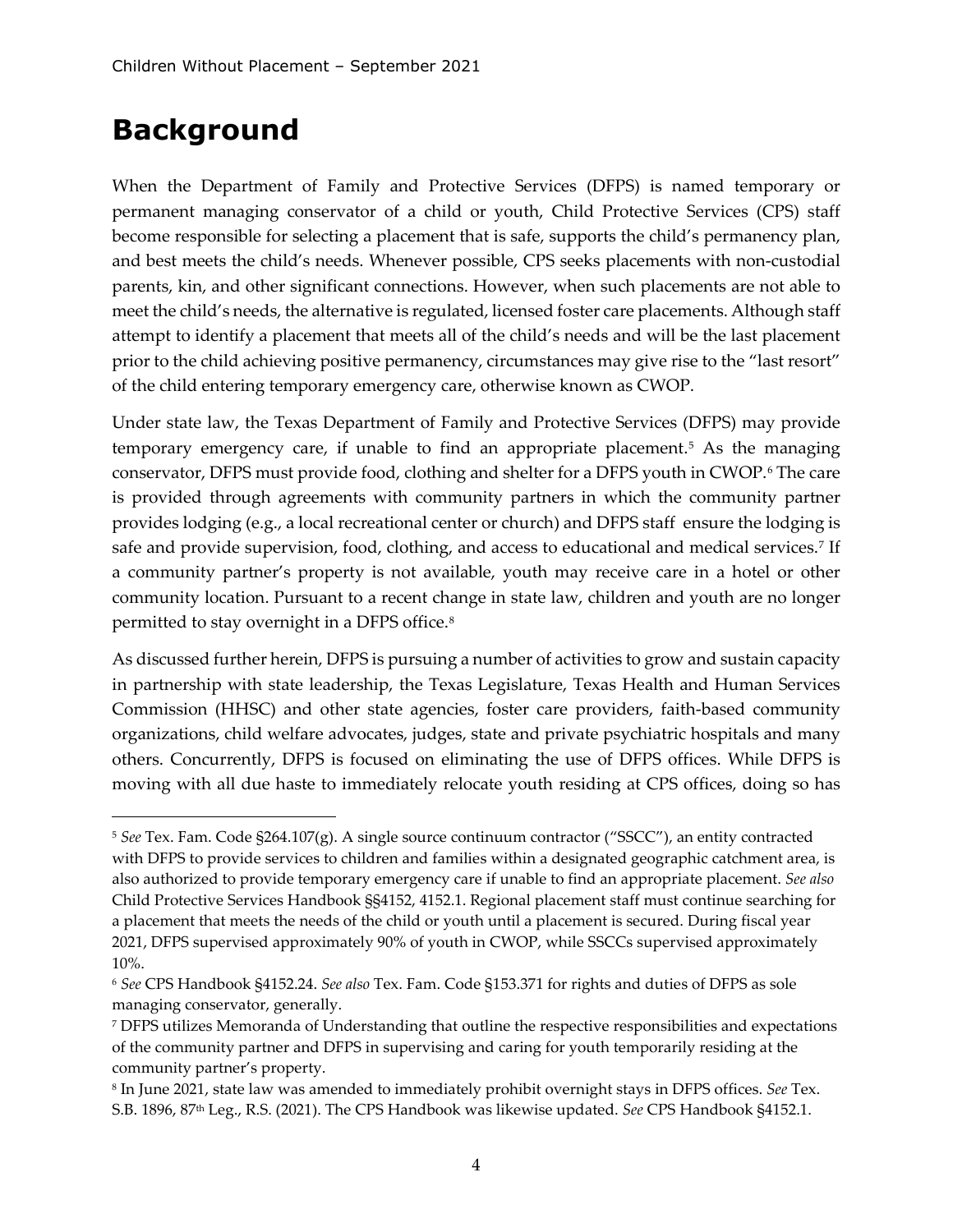taken longer than anticipated as we work through Memoranda of Understanding (MOUs) and residential leases that will provide suitable temporary housing. DFPS' initial efforts at relocating youth from offices have been met with setbacks. Through this process, DFPS has discovered that temporary housing in hotels is not optimal, given the limited space and behaviors of some youth which has resulted in property damage and/or frequent calls to law enforcement. Numerous hotels will no longer allow DFPS to provide temporary emergency care at their operations. DFPS has also considered leasing space from some of the very operations that have closed because of the stricter regulation discussed further herein. While not a favored option, these closed and empty operations have the appropriate infrastructure to temporarily house youth in CWOP.

As of September 9, 2021, 169 youth were in CWOP; 57 were in a hotel, 53 were in a communitybased lodging, 23 were in a leased space, and 36 were in a DFPS office. As indicated in Figure 1, since August 2020, the number of children in CWOP has precipitously increased.



Source: Internal DFPS CWOP tracker; SSCC CWOP self-reported data. Values represent unique children who experience a CWOP episode during the month

The average length of time a youth remains in CWOP has likewise increased, from a low of 1.6 days in December 2019 to a high of 18.2 days in August 2021, a more than 1,000% increase. During fiscal year (FY) 2021, the average length of time a youth remained in CWOP was 11.2 days.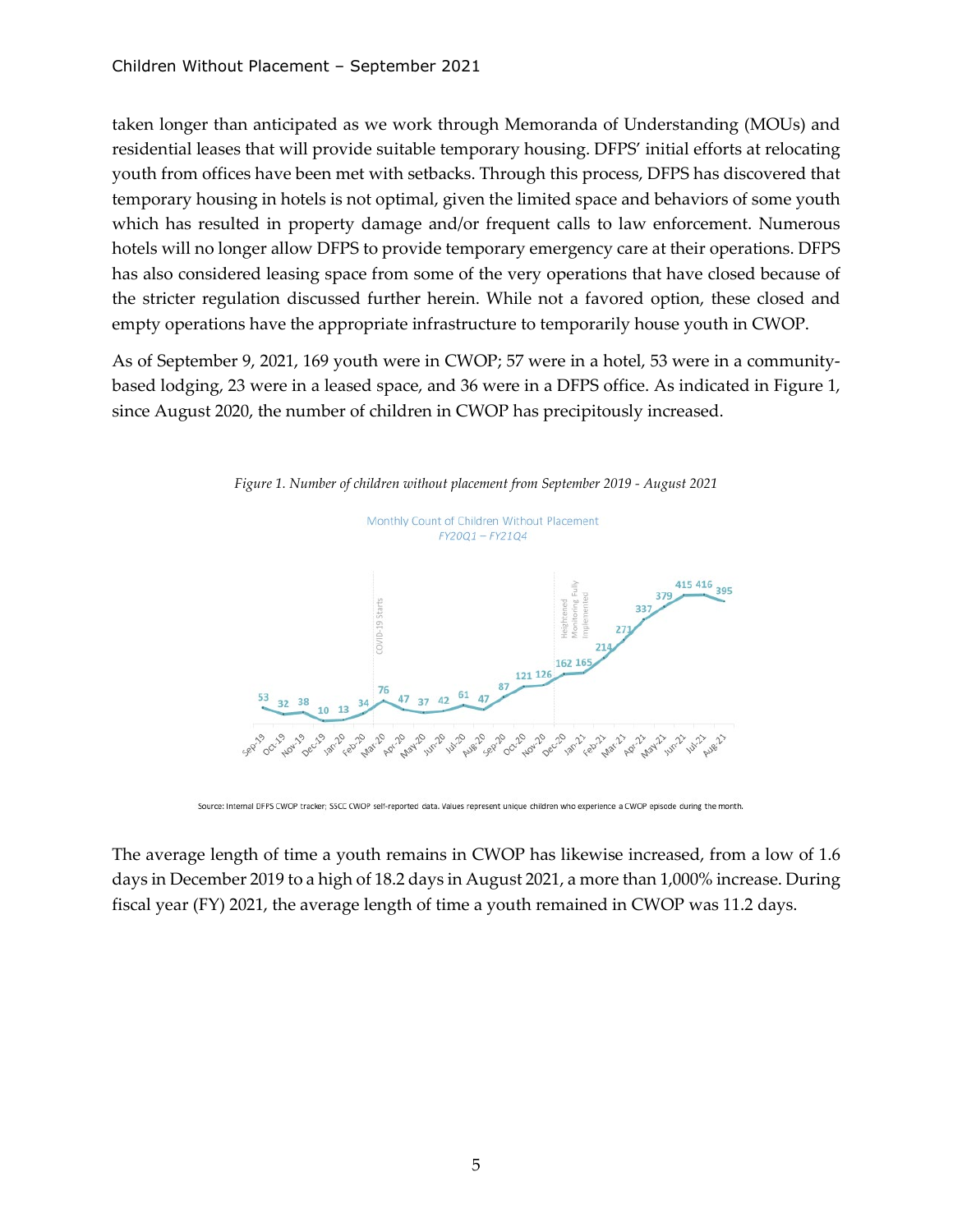

*Figure 2. Average Stay in Days for Children Without Placement from September 2019 - August 2021*

Source: Internal DFPS CWOP tracker; SSCC CWOP self-reported data.

#### *Supervision Requirements; Reporting Abuse/Neglect and Serious Incidents*

Because Texas law requires supervision by a DFPS employee, $9$  a youth in CWOP may be supervised by as many as 12 staff per day.[10](#page-9-1) Youth in CWOP are supervised 24/7 by awake DFPS or SSCC staff.[11](#page-9-2) To ensure safety, all youth must remain in close proximity to CPS or CPI staff and other trained adult caregivers at all times.[12](#page-9-3) Normalcy, the youth's service/treatment plan and the youth's best interests should be considered when determining the type of supervision to be implemented.<sup>[13](#page-9-4)</sup> There must be at least two caregivers at every location where a youth is being supervised (one must be a CPS or CPI staff member at the caseworker level or higher), and there must be at least one CPS or CPI staff member (caseworker or higher) for every three youth at a location.<sup>[14](#page-9-5)</sup> All staff responsible for supervision of youth in CWOP must review the Form 2915 (used to document when a youth enters DFPS supervision), the youth's sexual history report (Attachment A) and the youth's medication log.[15](#page-9-6) Staff must report all incidents of suspected abuse or neglect to Statewide Intake.**[16](#page-9-7)** If a significant event or issue arises while supervising

<span id="page-9-0"></span><sup>9</sup> *Supra* note 5.

<span id="page-9-1"></span><sup>&</sup>lt;sup>10</sup> In regions in which staff work a four-hour CWOP shift, 12 staff would be required to work during a 24hour period. In regions in which staff work an eight-hour CWOP shift, six staff would be required to work during this period.

<span id="page-9-2"></span><sup>11</sup> *See* CPS Handbook §4152.24.

<span id="page-9-3"></span><sup>12</sup> *Id*.

<span id="page-9-4"></span><sup>13</sup> *Id*.

<span id="page-9-5"></span><sup>14</sup> *Id*.

<span id="page-9-6"></span><sup>15</sup> *See* CPS Handbook §4152.2.

<span id="page-9-7"></span><sup>16</sup> *See* Tex. Fam. Code §§261.101 and 261.109. Texas is a mandatory reporting state. If a person has cause to believe a child's physical or mental health or welfare has been adversely affected by abuse or neglect, that person must immediately report the suspected abuse/neglect. CPS and CPI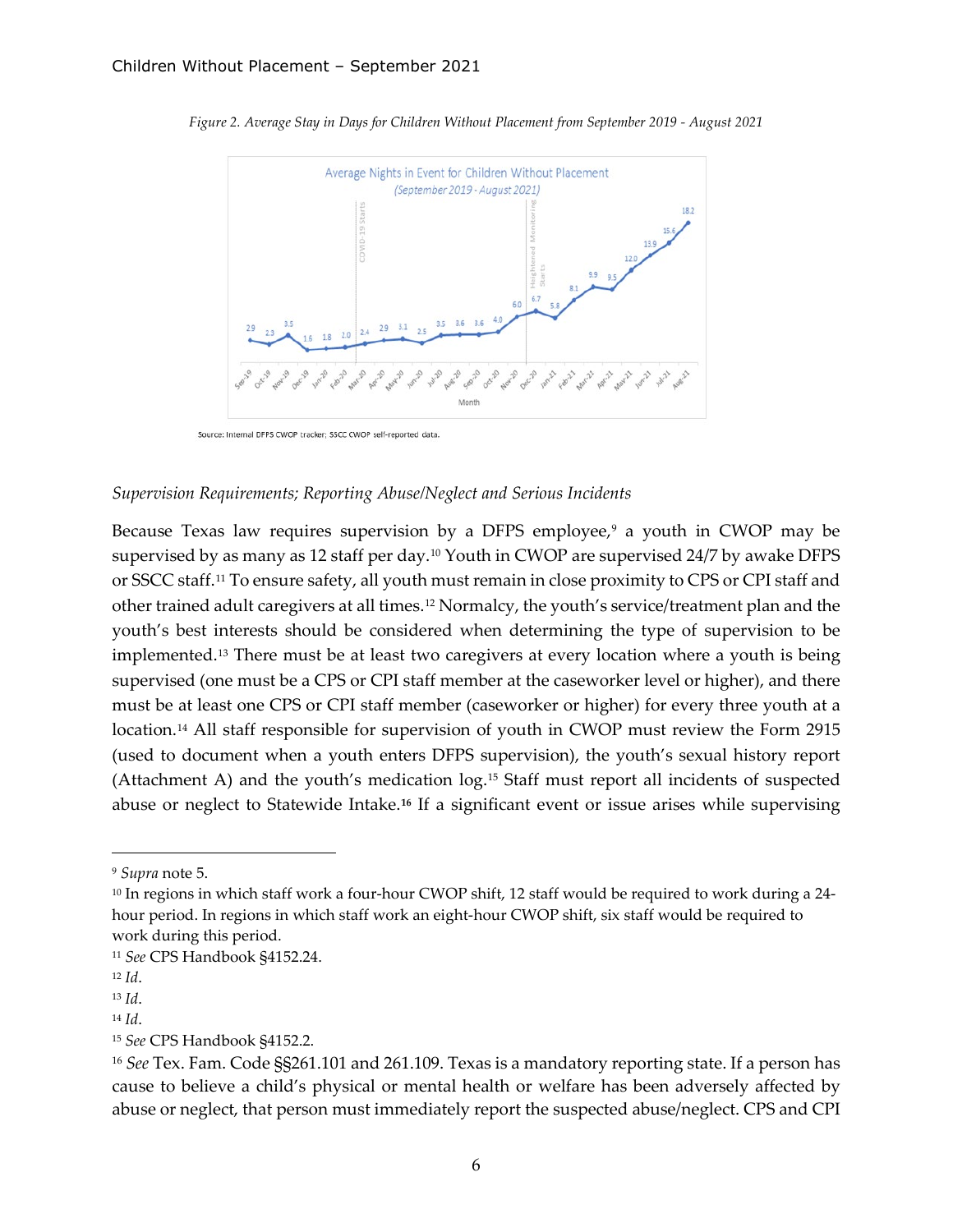youth, staff must notify their supervisor immediately; all such incidents must be documented on the CWOP Serious Incident Report and immediately escalated to the regional director and director of field.[17](#page-10-1)

## <span id="page-10-0"></span>**Demographics, Characteristics and Treatment Needs**

Youth in CWOP tend to be older (13-17 years of age), have higher acuity needs, require a specialized or intense level of care, and are almost evenly distributed between males and females. Commonly, youth in CWOP have experienced prior psychiatric hospitalizations; a history of running away; self-harm, suicidal ideation, physical aggression/assault, sexual victimization and/or sexual aggression.

Figure 3 includes the prevalence of various placement types prior to youth entering CWOP. Almost 25% of youth in CWOP during August 2021 were discharged from a psychiatric hospital immediately before entering CWOP.





Source: Internal DFPS CWOP tracker; SSCC self-reported CWOP data

staff are considered "professionals" under this law; a professional's knowing failure to report suspected abuse or neglect is a Class A misdemeanor offense, or a state jail felony if the actor intended to conceal the abuse or neglect.

<span id="page-10-1"></span><sup>&</sup>lt;sup>17</sup> *Supra* note 15. Pursuant to the Court-appointed Monitors' request on June 26, 2021, DFPS uploads serious incident reports to the Monitors' SharePoint on a monthly basis.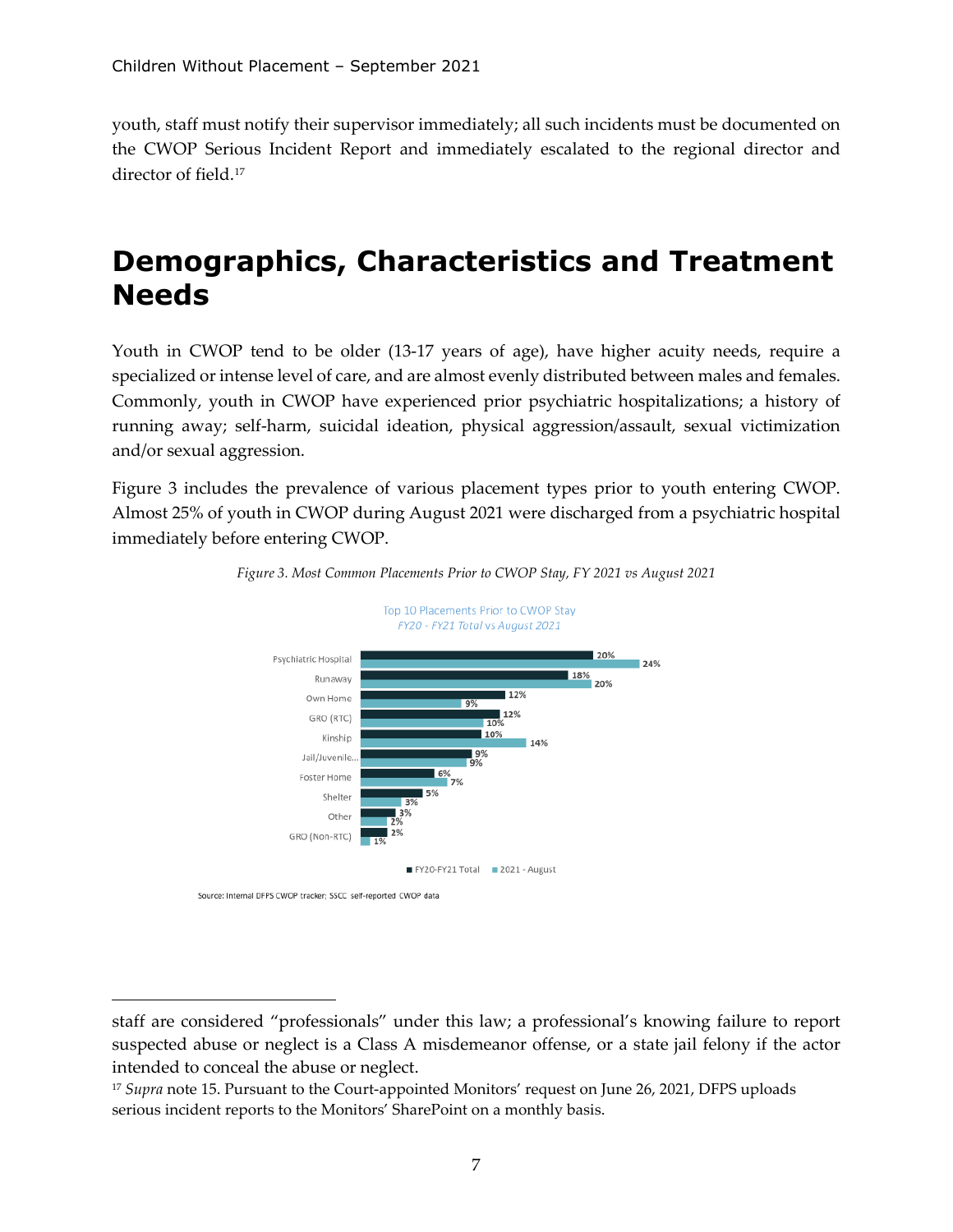As indicated in Figure 4, older youth also tend to experience longer stays without placement.



*Figure 4. CWOP Length of Stay by Age Group, FY 2021*

Between FY 2020 and FY 2021, almost half of youth in CWOP had a specialized or intense level of care. In August 2021, that percentage increased to 62%.

#### *Caseworker Turnover and CWOP*

The increasing prevalence of youth in CWOP is a contributing factor in the prevalence of caseworker turnover. Maintaining adequate numbers of conservatorship (CVS) caseworkers or even keeping pace with exits is becoming a challenge. Unabated, this staffing challenge may soon impact the Department's ability to remain within the caseworker guidelines in accordance with the Court's remedial orders concerning caseloads and caseworker training. Between February and July 2021, DFPS hired 319 CVS caseworkers. During the same time period, 309 CVS caseworkers terminated their employment. According to exit surveys CVS caseworkers submitted during 2021, 86% cited work-related stress as a reason for terminating their employment (up from 40% in 2020); 43% cited safety concerns (up from 23% in 2020) and 35% cited inadequate training (up from 14% in 2020). As of September 8, 2021, there were 236 CVS caseworker vacancies.

As the number of youth in CWOP has bourgeoned, so too has the toll on caseworkers and other staff supervising youth in these settings, in addition to performing their other job duties, as reflected in the caseworkers' responses to the Monitors' questions. Between September 2020 and July 2021, 6,270 staff worked an average of 29.4 hours per month supervising youth in CWOP. As the number of youth in CWOP increased, the number of staff providing supervision likewise increased, from 530 staff in September 2020 to more than 4,000 staff by June 2021. The average number of staff hours per employee has also substantially increased, from a low of 22.5 hours in December 2020 and January 2021 to a high of 35.7 hours in July 2021. Between September 2020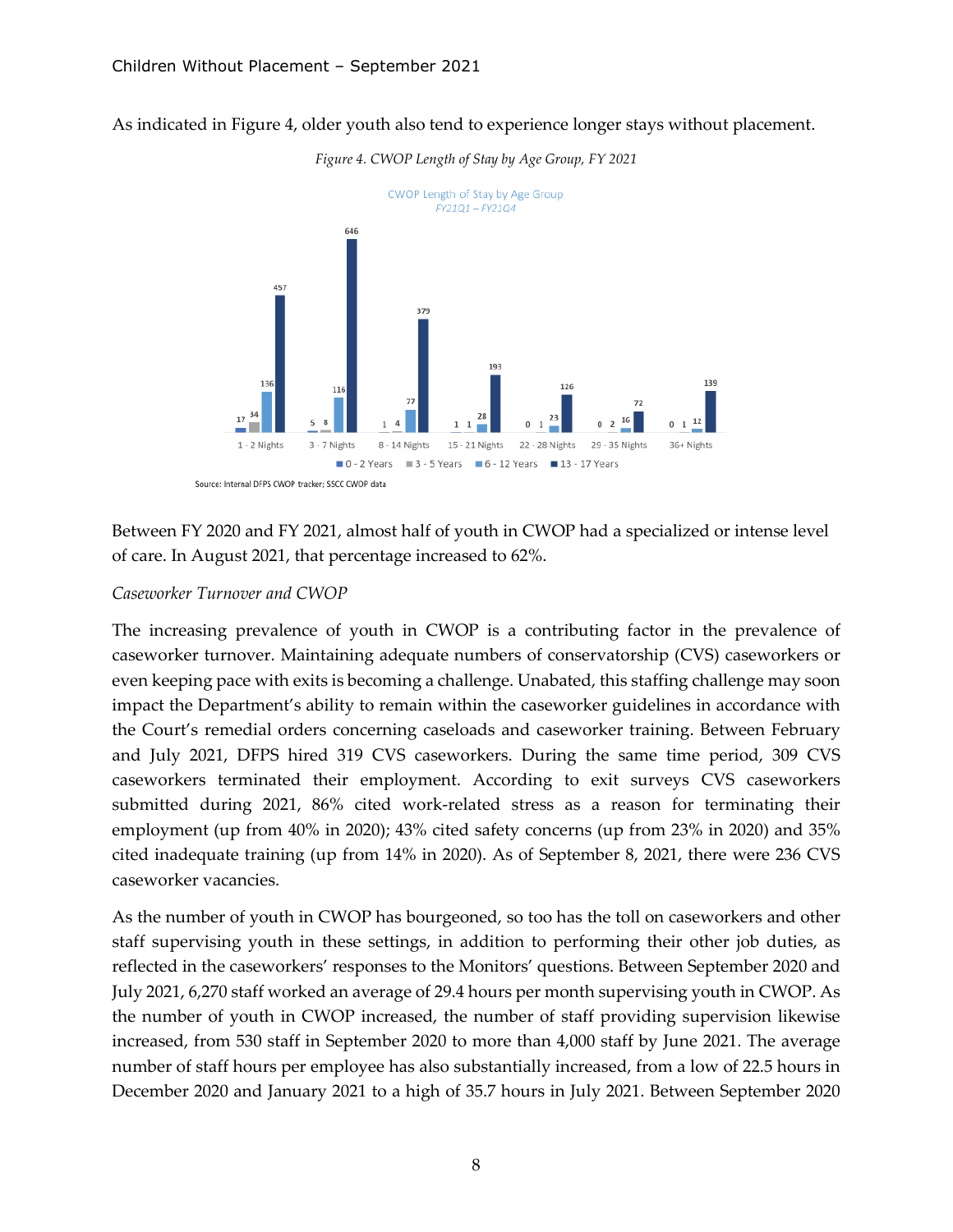and July 2021, the cumulative number of staff hours worked for CWOP was approximately 714,083 hours—roughly equivalent to 343 full time staff working 40 hours per week for an entire year.

In addition to their assigned workloads and entrenched exhaustion, many caseworkers supervising youth in CWOP have been subjected to both verbal and physical assaults during their CWOP shifts. Although most youth in CWOP do not exhibit aggressive behaviors, some have perpetrated assaults that were so brutal, the caseworker required emergency medical care. Adding to this challenging landscape, caseworkers risk license revocation if an adverse event occurs during their CWOP shift and they are ultimately issued a reason to believe (RTB) finding for neglectful supervision.

During the 87<sup>th</sup> Texas Legislature (Regular Session, 2021), DFPS requested \$83.1 million in general revenue (GR) funds (\$88.7 million all funds (AF)) for the fiscal year (FY) 2022-23 biennium to support ongoing compliance with the Court's orders. The Legislature fully funded this request, which includes an appropriation for an additional 312 CVS staff, including 192 CVS caseworkers. Further, as noted in the Executive Summary, during the 87<sup>th</sup> Second Called Special Session of the Texas Legislature, Commissioner Masters requested and received an additional \$90 million to support providers in enhancing capacity for youth with complex treatment needs. With the additional resources, providers are expected to have the needed resources to hire well-trained staff to address the needs of youth in CWOP, particularly youth with complex treatment needs. This will also assist in reducing the amount of overtime caseworkers must work on CWOP shifts.

In addition to the 87th Texas Legislature fully funding DFPS' appropriation requests, in April 2021, Commissioner Masters authorized a number of activities to provide immediate support to staff supervising youth without placement. These activities include:

- hiring 100 temporary staff for six months who have prior CPS (or related) experience to supervise youth in CWOP. To date, 33 temporary staff have been hired and trained.
- authorizing the immediate pay-down of overtime for staff who supervise youth in CWOP.
- directing staff from other DFPS program and support divisions to assist CPS in working CWOP shifts.
- prioritizing the hiring of staff for CPS CVS units deployed to high-needs areas of the state. Once training is completed, staff will supervise youth in CWOP as needed until circumstances allow them to carry a caseload.
- securing law enforcement presence when needed to assist in de-escalation and prevent physical attacks on staff or other youth.

Finally, CVS caseworkers supervising youth in CWOP will receive assistance from supervision visitation contractors, who have historically provided supervision during parent-child visits. As of August 2021, 11 supervised visitation contractors have amended their contracts to provide CWOP supervision alongside CPS and CPI staff, in addition to supervised parent-child visits. Under these arrangements, supervised visitation contractors' staff travel to CWOP locations and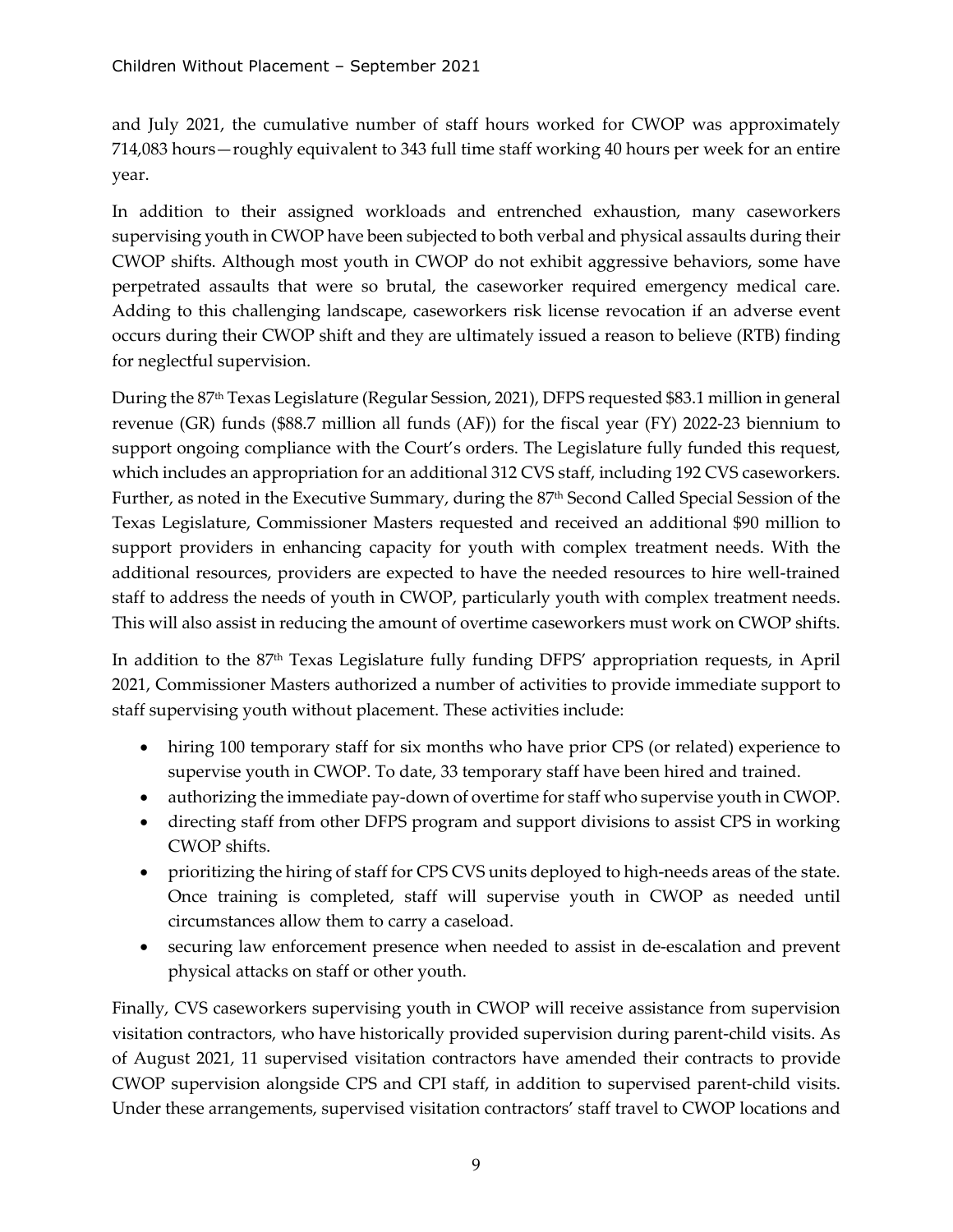help CPS and CPI staff care for the youth residing there.<sup>[18](#page-13-1)</sup> These contractors are located in Region 6 (Houston area), Region 7 (Austin area), Region 8 (San Antonio area), Region 10 (El Paso area) and Region 11 (Edinburg area).

## <span id="page-13-0"></span>**Factors Affecting Timely, Appropriate Placements**

Texas struggles to maintain and improve capacity along the entire foster care continuum as providers continue to adjust to stricter regulation and oversight, while simultaneously responding to the unprecedented COVID-19 pandemic. During FY 2020, Texas lost 540 beds in congregate care settings, while gaining 393. As indicated in Figure 5, in FY 2021, Texas lost 1,454 GRO beds due to contract closures; most were GRO-RTC beds. DFPS does not dispute that a portion of the lost capacity resulted from the closure of operations with unreasonably high rates of minimum standards deficiencies and RTB findings. Rather, the continued loss of capacity is occurring at higher rates than capacity gained. This has contributed to increases in the number of children experiencing a CWOP spell, with numbers reaching an all-time monthly high of 416 children in CWOP at some period during July 2021.

<span id="page-13-1"></span><sup>18</sup> *See* CPS Handbook §4152.24. Supervised visitation contractor staff are considered "other trained adult caregivers." As such, they cannot administer or lock up medication. Further, CPS and CPI staff members (caseworkers or higher) must ensure other trained adult caregivers who supervise children or youth without placement have received information about the child, including child sexual history, and their supervision needs.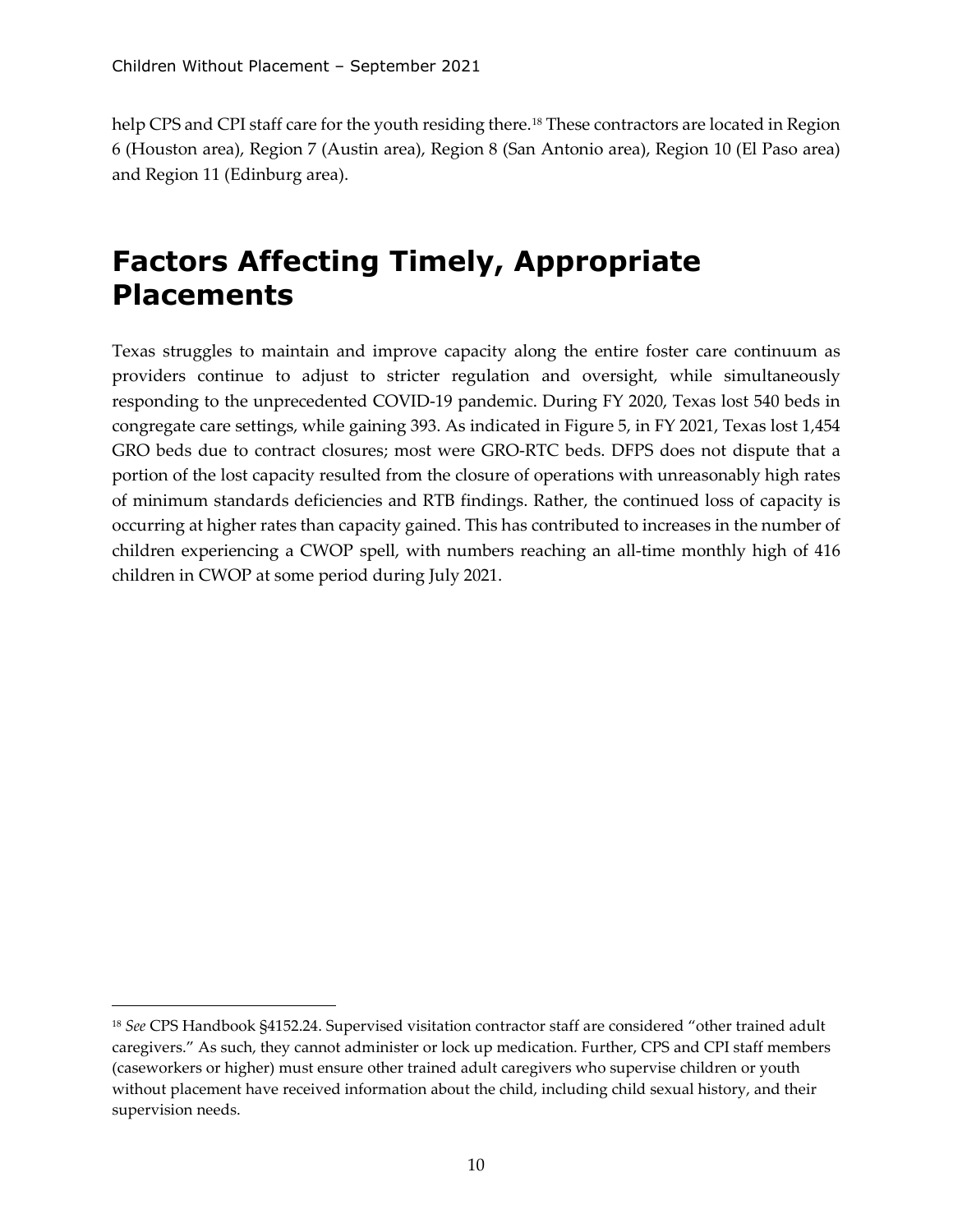

*Figure 5. Beds Lost by Facility Type, September 2020 - August 2021*

Although beds have been gained through new contracts, they have not replaced the lost beds. As indicated in Figure 6, between September 2020 and August 2021, Texas experienced a net loss of 471 beds; including a net loss of 426 GRO-RTC beds.[19](#page-14-0)



*Figure 6. Total Lost & Gained Capacity by Facility Type, September 2020 - August 2021*

<span id="page-14-0"></span><sup>&</sup>lt;sup>19</sup> Children and youth with complex behaviors and/or treatment needs are commonly served in GRO-RTCs.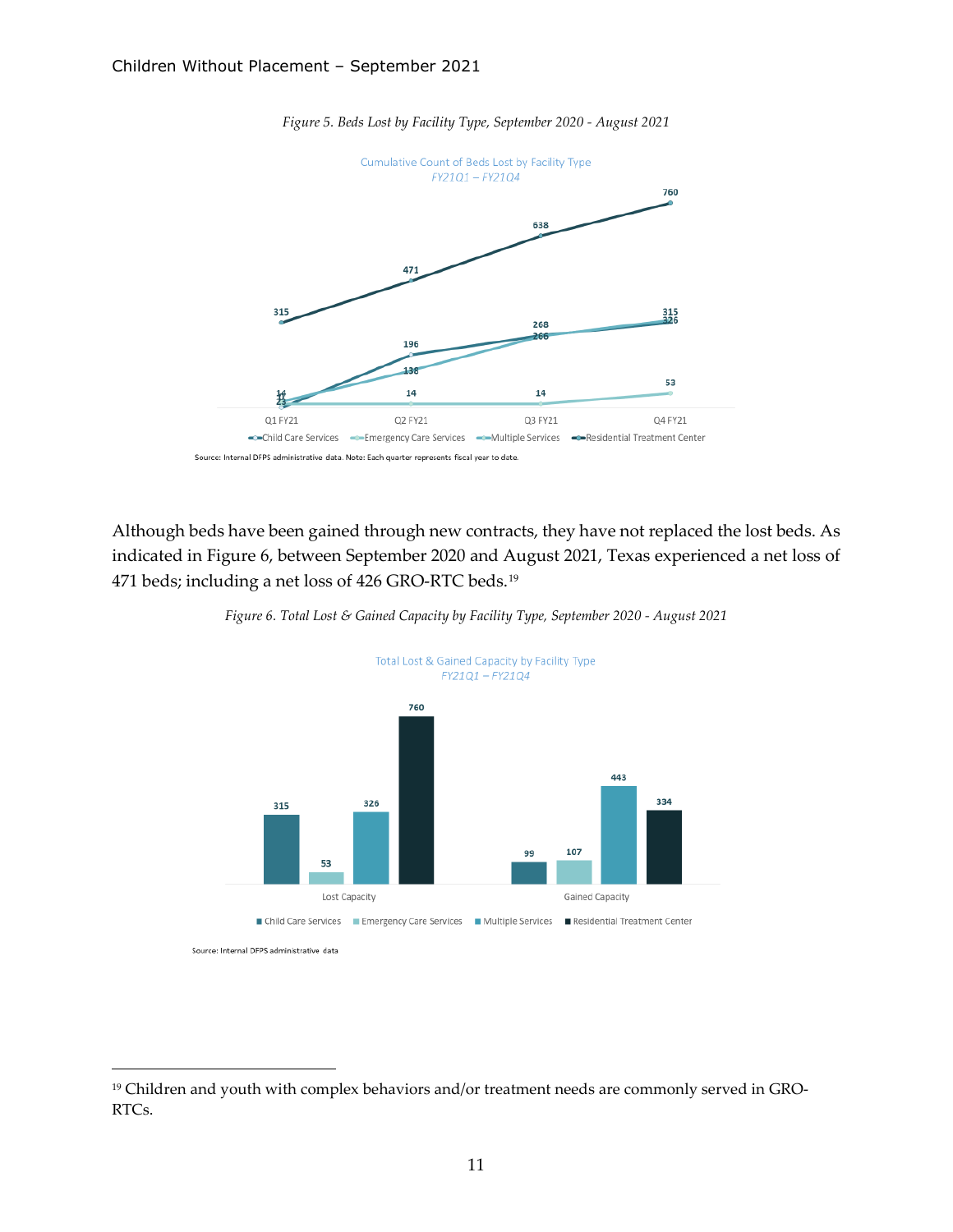As GRO-RTC placements, which predominantly serve youth with complex treatment needs, have declined, the number of youth in CWOP has substantially increased.



*Figure 7. CWOP Youth vs Youth Placed in GRO-RTCs, September 2019 - July 2021*

In addition to the effects of the COVID-19 pandemic and providers' declining placement based on voiced concerns about stricter regulation and oversight, DFPS' ability to secure timely, appropriate placements for youth is also being impeded by a shortage of subacute care providers and youths' refusal of placement. Each of these factors are discussed further herein.

Amid these factors affecting DFPS' ability to secure timely, appropriate placements, DFPS works quickly and diligently to find placements for children and youth in foster care. DFPS placement staff develop placement referral packets and communicate daily with providers, in an effort to match children to available placements based on their treatment needs and permanency goals. For each child, placement staff contact approximately 240 child placing agencies (CPA). If CPA outreach is unsuccessful or if the child requires enhanced treatment services in a residential treatment setting, placement staff will contact more than 100 GROs throughout Texas. Once instate placement search efforts are exhausted, placement staff will contact more than 50 out-ofstate child-care operations. For many youth without placement, placement staff have exhausted all efforts, both with in- and out-of-state providers. Approximately 15 to 20 youth in CWOP have an identified placement; however, as discussed further herein, these youth are registered on a four to six-week waitlist. Notwithstanding, placement staff continue to search for an alternate placement, in the event one can be secured sooner. Additionally, some youth in CWOP have been offered a placement, but refuse treatment.

To keep pace with new placement needs, staff must secure 20 to 30 placements each day for youth in CWOP. Placement staff make more than 3,000 placements each month. Throughout the present capacity crisis, workloads have doubled and placement staff routinely work 10 to 20 overtime hours per week, despite a more than 50% increase in staff.

Source: Internal DFPS CWOP tracker; SSCC CWOP data, Open Placements DRIT September 2019 - July 2021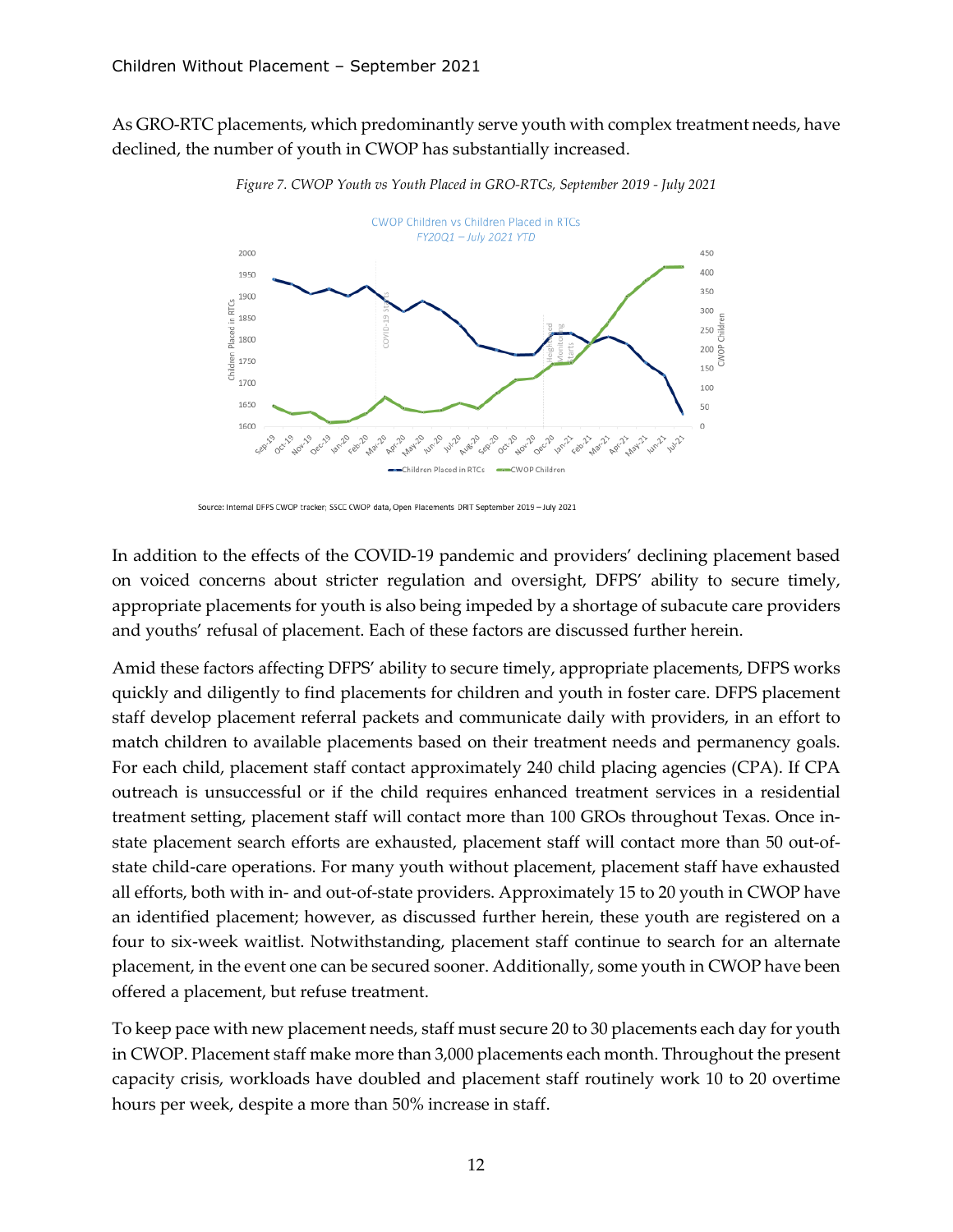## *COVID-19 Pandemic and Corresponding Workforce Impacts*

At the height of the COVID-19 pandemic, Texas providers struggled to maintain sufficient numbers of staff to serve children. As some staff were quarantined and others feared returning to work, providers reduced the number of children they served. Many providers report that they continue to struggle with staff shortages and never recovered from the workforce impacts that coincided with the emergence of COVID-19 in March 2020. Such ongoing staff shortages make it especially difficult for providers to increase capacity, or to be best equipped to prevent future investigations, contract actions and/or licensing actions that could lead to them being placed on Heightened Monitoring or facing potential closure. Compounding the ongoing COVID-related staffing shortages (which may persist or worsen amid this second wave of increased COVID-19 infections), when children contracted COVID, they were required to isolate, which required separation from other children and additional staff to care for them.

### *Current Regulatory and Oversight Environment*

Many residential providers that have historically served youth with complex behaviors and/or treatment needs have expressed concerns that the current regulatory and oversight environment is overly punitive and inflexible amid the already challenging landscape of inequitable provider rates and pandemic-related challenges recruiting and retaining quality staff. In light of these challenges, over the last year, providers have expressed increasing hesitation to continue accepting youth into their care who have complex treatment needs. Specifically, providers have noted that youth's behaviors sometimes necessitate physical interventions, which may lead to additional investigations and potentially, RTB findings. Such findings are issued against individuals and can be career ending, as operations may not employ individuals with upheld RTB findings without potentially incurring an adverse licensing action. Reason to believe findings are also among the most heavily weighted actions and can lead to an intent to revoke the provider's license and/or contract termination. DFPS will continue to work collaboratively with HHSC to determine the appropriate thresholds at which RTB prevalence reflects a pattern of practice that the operation must take immediate steps to cure.

Providers' observations about stricter regulation are reinforced by increased numbers of investigations and RTB findings. As illustrated in Table 1, during the previous four calendar years, the rate of abuse/neglect reports to Statewide Intake have remained stable; yet, the number of abuse/neglect investigations and the number of allegations being investigated and the investigations resulting in a RTB finding all have markedly increased.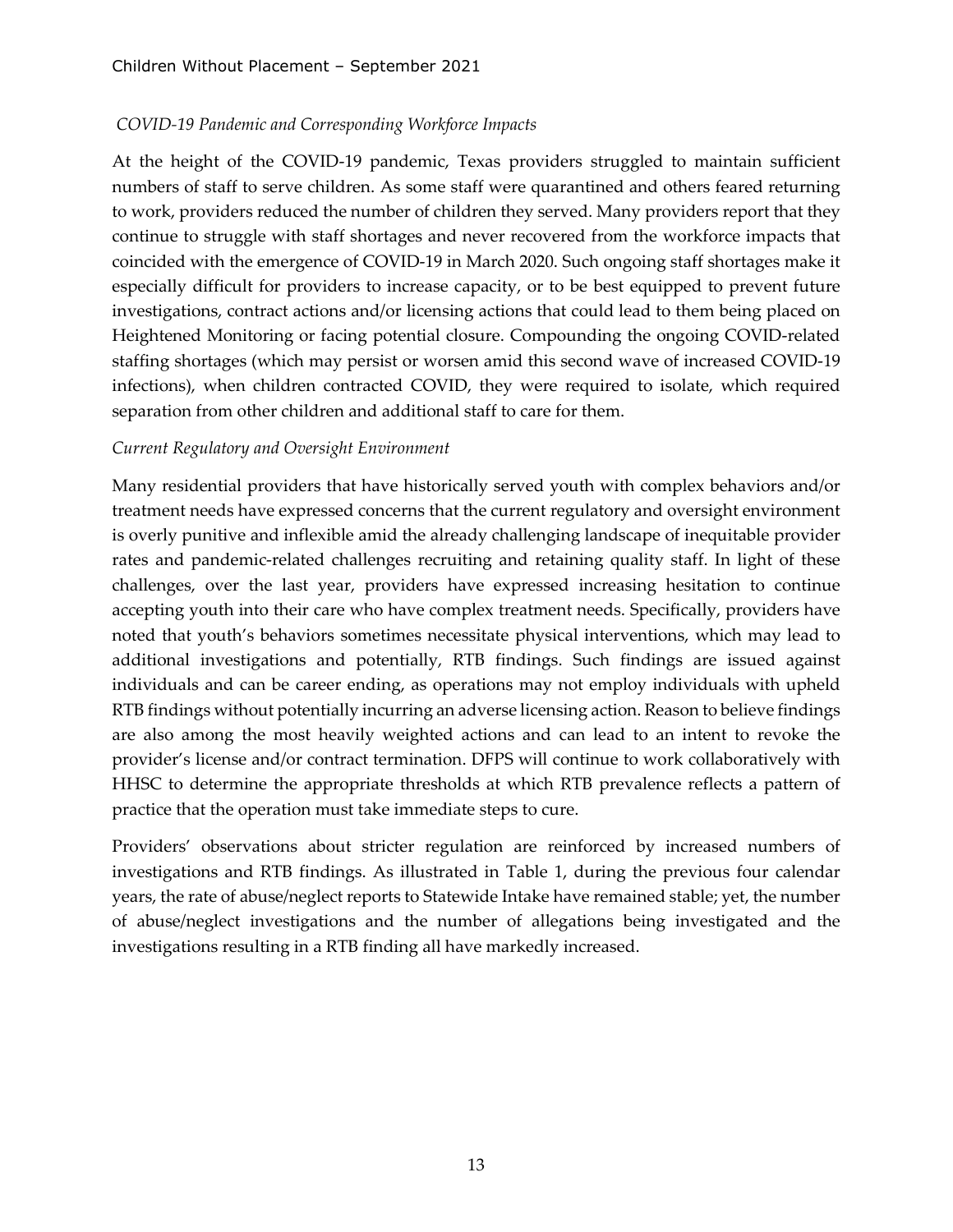## Children Without Placement – September 2021

| TWEE T. INCT HIVESH YAHUN THIUN MAHUN (TYTUNING TIVEN YES) |                |                              |                        |                     |  |  |  |
|------------------------------------------------------------|----------------|------------------------------|------------------------|---------------------|--|--|--|
| <b>RCI Investigation Information (Monthly Averages)</b>    |                |                              |                        |                     |  |  |  |
|                                                            | Monthly Intake | Monthly Open                 | Monthly RTB (by        | Monthly RTB (by     |  |  |  |
| Year                                                       | Average        | <b>Investigation Average</b> | Investigation) Average | allegation) Average |  |  |  |
| 2018                                                       | 440.3          | 126.3                        | 7.0                    | 16.3                |  |  |  |
| 2019                                                       | 475.3          | 172.8                        | 9.6                    | 25.4                |  |  |  |
| 2020                                                       | 446.6          | 269.4                        | 19.4                   | 36.2                |  |  |  |
| 2021                                                       | 463.2          | 361.0                        | 44.6                   | 112.8               |  |  |  |

#### *Table 1. RCI Investigation Information (Monthly Averages)*

### *Shortage of Subacute Care Providers in Texas*

As discussed further herein, the lack of psychiatric residential treatment facilities (PRTF) in Texas has underscored the need for additional placements serving youth who step down from psychiatric treatment. The Intensive Psychiatric Transition Program (IPTP) was designed to serve such youth; however, only three IPTP providers remain throughout Texas. As a result, DFPS must enter into child specific contracts, often with out-of-state subacute providers equipped to serve youth stepping down from psychiatric treatment, and is pursuing additional options to expand this provider network.

## **STAR Health Medicaid Managed Care Program**

Star Health is a Medicaid managed care program administered by HHSC that is designed to improve coordination and access to healthcare for children and youth in foster care. STAR Health provides mental and behavioral health services for children in need of treatment for abuse, neglect, trauma, depression, attachment disorders, and other mental or behavioral health needs. These services include inpatient and outpatient mental health services; intensive outpatient services; inpatient and outpatient chemical dependency services; community-based services through a local mental health center; and partial hospitalization. Most children enrolled in STAR Health are automatically authorized to receive mental health services. Therefore, they do not require a primary care provider's referral to schedule an appointment with an in-network mental health provider.

While DFPS works to ensure that every youth in CWOP has access to medical services, DFPS must necessarily work in collaboration with a variety of stakeholders, including HHSC, Superior HealthPlan (the managed care organization that delivers STAR Health services), Texas Medicaid, and medical professionals responsible for assessment, diagnosis, and provision of medical services. Multidisciplinary case staffings between DFPS, HHSC and Superior are held as needed to discuss specific children's needs that exceed available options within the foster care continuum.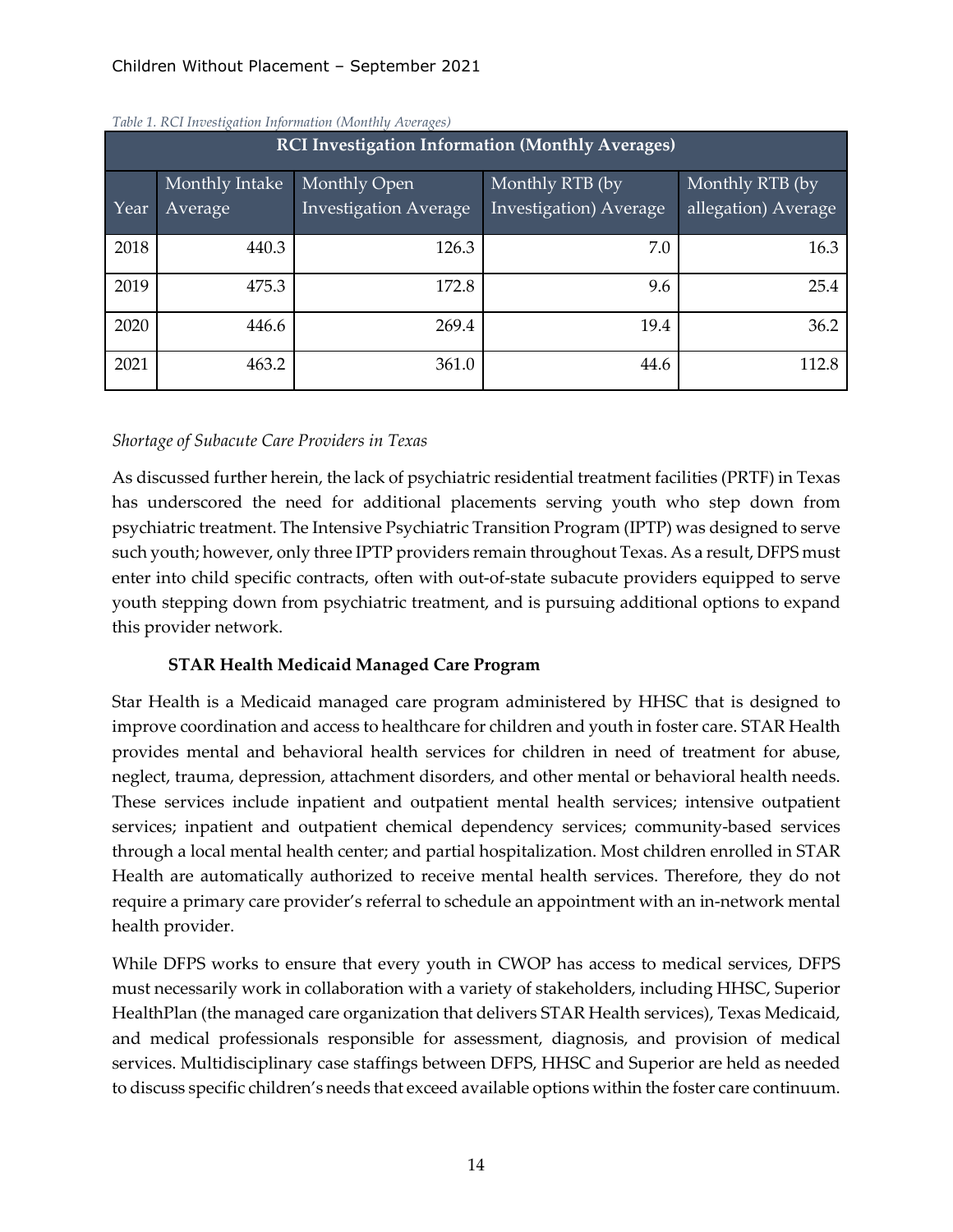During these staffings, participants discuss steps DFPS should take to meet the youth's medical needs while in CWOP and whether DFPS staff have all necessary medical supplies and information (including instructions for care, adequate training and medical treatment team contact information). If any gaps are identified, participants develop a plan to ensure adequate supplies and information are provided. Superior STAR Health service management staff may assist in identifying, referring, and coordinating medical and behavioral health services.

If DFPS believes a youth may need immediate mental health services (including potential hospitalization), DFPS staff contact the local mental health authority (LMHA) to request a crisis assessment. HHSC contracts with 37 LMHAs and two local behavioral health authorities to deliver mental health services in communities across Texas.<sup>[20](#page-18-0)</sup> Often, crisis assessments are conducted on-site by a Mobile Crisis Outreach Team (MCOT), a resource offered through the LMHA.<sup>21</sup> The MCOT will conduct the assessment and provide in-person counseling services 24 hours a day, 365 days a year to individuals at risk of harming themselves or others. DFPS is unable to independently determine whether hospitalization is necessary and relies on the LMHA/MCOT to make such determinations.

## **Intensive Psychiatric Transition Program**

The 80th Texas Legislature (Regular Session, 2007) appropriated funds to DFPS to provide intensive residential treatment services to youth in state conservatorship with acute, intensive psychiatric needs at the time of their release from a psychiatric hospital or as an alternative to a psychiatric hospitalization. In 2007, DFPS developed the Intensive Psychiatric Transition Program (IPTP) and contracted with residential treatment facilities ("RTCs") to provide structured, short-term therapeutic step-down services to stabilize youth and promote their successful transition to less restrictive placements. The IPTP may also be used as an alternative to imminent psychiatric hospitalization. Placement into the IPTP is limited to 60 days but allows for extensions up to 120 days for individuals who require extended treatment for stabilization.

A number of factors affect the Department's ability to fully utilize this program, including:

• the ability to adequately address intensive psychiatric needs in a residential treatment setting (compared to a subacute or PRTF setting),

<span id="page-18-0"></span><sup>20</sup> *See* "Find Your Local Mental Health or Behavioral Health Authority," Available online at: [https://www.hhs.texas.gov/services/mental-health-substance-use/mental-health-substance-use](https://www.hhs.texas.gov/services/mental-health-substance-use/mental-health-substance-use-resources/find-your-local-mental-health-or-behavioral-health-authority)[resources/find-your-local-mental-health-or-behavioral-health-authority](https://www.hhs.texas.gov/services/mental-health-substance-use/mental-health-substance-use-resources/find-your-local-mental-health-or-behavioral-health-authority) (last accessed September 11, 2021).

<span id="page-18-1"></span><sup>21</sup> <sup>21</sup> *See* "Mobile Crisis Outreach Teams" on the Texas Health and Human Services website at: [https://www.hhs.texas.gov/services/mental-health-substance-use/mental-health-crisis-services/mobile](https://www.hhs.texas.gov/services/mental-health-substance-use/mental-health-crisis-services/mobile-crisis-outreach-teams)[crisis-outreach-teams](https://www.hhs.texas.gov/services/mental-health-substance-use/mental-health-crisis-services/mobile-crisis-outreach-teams) (last accessed September 8, 2021).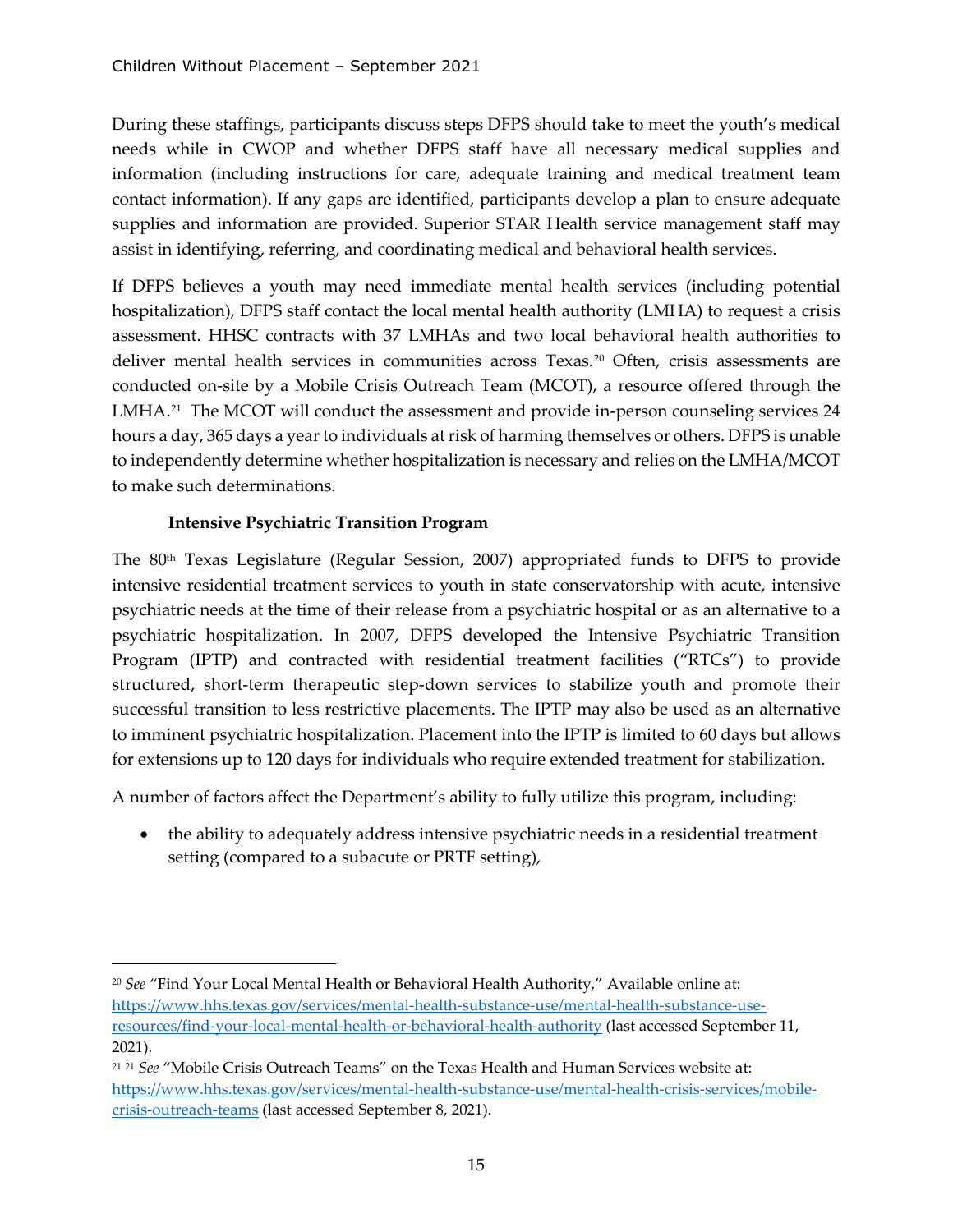- $\bullet$  unused bed capacity,  $22$
- providers' ability to convert IPTP beds to regular GRO-RTC beds based on need,
- staffing shortages, and
- stricter regulation and oversight (discussed herein).

In August 2020, DFPS had contracts with 11 IPTP providers; however, that number has since declined to only three having a combined capacity of 31 beds. During 2020, 167 children were served in this program;<sup>[23](#page-19-1)</sup> during 2021 to date, only 48 children have been able to be served, owing to the precipitous decrease in contracted IPTP providers. As of September 9, 2021, only 5 youth are being served in this program.

## **Treatment Family Foster Care**

In 2018, DFPS CPS launched the Treatment Family Foster Care (TFFC) program, which is designed to provide intensive services to children in a highly structured home environment, often as an alternative to GRO-RTC placement. The TFFC program is available for youth ages 17 and younger who have mental health and/or socio-behavioral needs that cannot be met in traditional foster care settings. The program includes innovative, multi-disciplinary treatment services that are evidence-based or research-supported. Under the program, foster parents and contractors receive a higher reimbursement but have additional expectations, including more training, more frequent treatment plan reviews and ongoing support following discharge. Each TFFC foster home's capacity is limited to two children; however, some caregivers limit their actual capacity to one child receiving TFFC services. The TFFC program is 9 months with a three-month extension option. Between 2018 and 2019, 126 children/youth were served in the TFFC program. During 2020, the number of youth served decreased to 106. During 2021 to date, 114 youth have been served in this program. Currently, three providers with a combined capacity of 112 beds are contracted to provide TFFC services throughout Texas. As of September 9, 2021, 80 youth are being served in the TFFC program.

Before December 2020, TFFC eligibility was limited to children age 10 and under. In an effort to increase capacity for older youth, the 87<sup>th</sup> Texas Legislature (Regular Session, 2021) broadened eligibility criteria to include youth up to age 17. Following this eligibility expansion, providers are developing capacity and training foster parents to ensure they are equipped to treat this older population. DFPS is also exploring additional procurement options, as current need far outpaces capacity.

<span id="page-19-0"></span> $22$  At the time of this writing, the IPTP provider that holds a majority of the capacity (20 beds) was on a voluntary placement hold due to staffing issues; this provider's current operating capacity is 12 beds.

<span id="page-19-1"></span><sup>&</sup>lt;sup>23</sup> Numbers represent unduplicated counts of children/youth receiving services.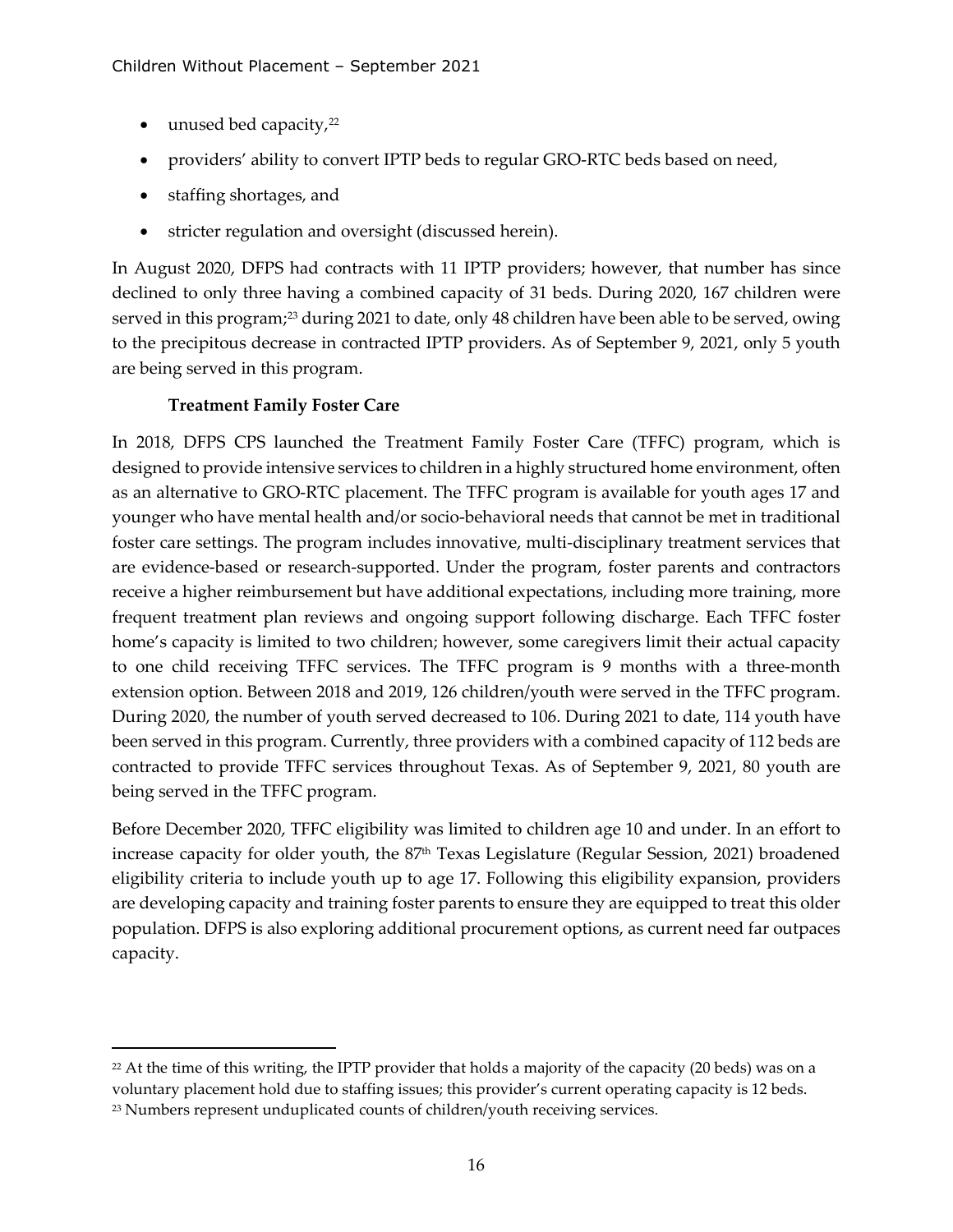## **Psychiatric Residential Treatment Facilities**

The 81st Texas Legislature (Regular Session, 2009) directed HHSC to analyze the benefit and cost effectiveness of modifying the IPTP and establishing a program for the provision of inpatient psychiatric services in psychiatric residential treatment facilities (PRTF) for youth in the Texas Medicaid program. Federal regulations define a PRTF as a non-hospital facility that has a provider agreement with a State Medicaid Agency<sup>[24](#page-20-0)</sup> to provide inpatient service benefits to individuals under age 21. In December 2010, HHSC conducted an analysis of the benefit and cost effectiveness of establishing a PRTF benefit in Medicaid and found:

- Texas Medicaid did not have a mechanism for certifying PRTFs. A certification process and clinical coverage criteria would need to be established to recognize PRTFs and ensure that the level of service and facility structure met state and federal standards for the state to be eligible for federal Medicaid matching funds.
- The population that would be eligible for coverage in a PRTF through Medicaid (all children meeting the clinical criteria) was greater than the population served by the IPTP, which is limited to children in state conservatorship.
- The Medicaid cost of providing services in PRTFs could range from \$45.5 to \$67 million (all funds) annually and would exceed the cost to the state of providing services in the IPTP (\$2.4 million). It is unknown if the individuals receiving services in a PRTF would require a longer duration of treatment than assumed in this study or if the cost of providing services in this setting would be offset by a reduction in other medical services or reduced hospital readmissions.

To date, Texas has not pursued a PRTF model and thus, Texas foster care youth requiring PRTF services presently receive them through child-specific contracts with out-of-state PRTF providers. PRTF providers are residential treatment facilities with a psychiatric component. These PRTF providers are equipped to meet the complex needs of youth who often cycle in and out of psychiatric hospitals. As such, they typically do not decline placement based on behaviors and treatment needs that many in-state GRO-RTCs would decline to serve. However, presently these out-of-state PRTF operations must maintain lengthy waitlists of approximately four to six weeks. Consequently, while some youth in CWOP have been accepted into these programs, they remain on the waitlist. DFPS is working diligently to expand capacity by partnering with out-of-state PRTFs willing and able to accept into their care and meet the complex treatment needs of many youth in CWOP.

<span id="page-20-0"></span><sup>24</sup> HHSC is the state's single State Medicaid Agency.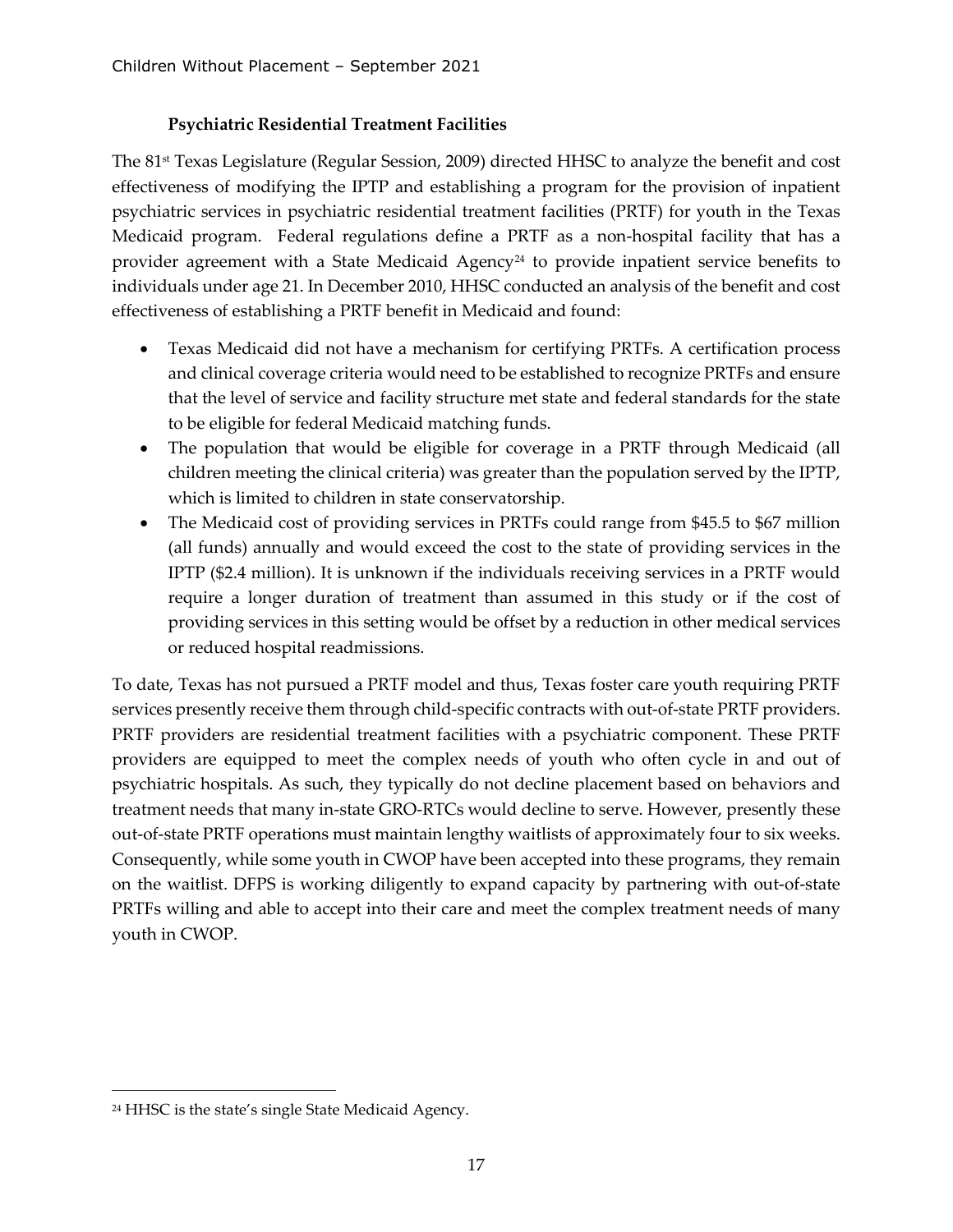## *Youths' Refusal of Placement*

Although youth do not have a legal right to refuse placement, historically they have done so because of DFPS' inability to compel the child to go to the placement. Even when staff are able to encourage the child to go to the placement (e.g., through motivational interviewing), the provider may ask the child upon arrival if they want to be there and if the child responds in the negative, the provider may advise DFPS that they are declining the placement. Other children may decide to run away soon after placement, which also may trigger the provider issuing a discharge notice to DFPS for the child. Finally, some children may engage in physically aggressive behaviors, such as assaulting staff, to disrupt their placement.

Among the 169 youth in CWOP on August [25](#page-21-1), 2021, eight (4.7%) had refused placement. <sup>25</sup> DFPS staff are reviewing practices related to youth refusing placement to ensure consistency and address behaviors and circumstances that may encourage youth to remain under DFPS or SSCC supervision rather than receive the needed treatment and care that an appropriate placement provides. A few state court judges have also expressed their willingness to assist DFPS with this recurring impediment to placements.

## <span id="page-21-0"></span>**Current/Planned Activities**

DFPS is working to comprehensively address the issues contributing to the present capacity crisis, with the long-term goal of generating and sustaining quality capacity that meets the diverse needs of foster youth within their home communities. In parallel, DFPS is taking immediate steps to comply with a recent change in state law to keep youth from staying overnight in DFPS offices. DFPS has identified a need for at least 669 additional beds throughout the state to ensure that youth have ready access to appropriate placements equipped to meet their unique needs. Figure 8 illustrates both the number and types of capacity needed by region.

<span id="page-21-1"></span> $25$  This is a marked reduction from early August; as of August 3, 2021, 24 (12.6%) youth in CWOP had refused placement.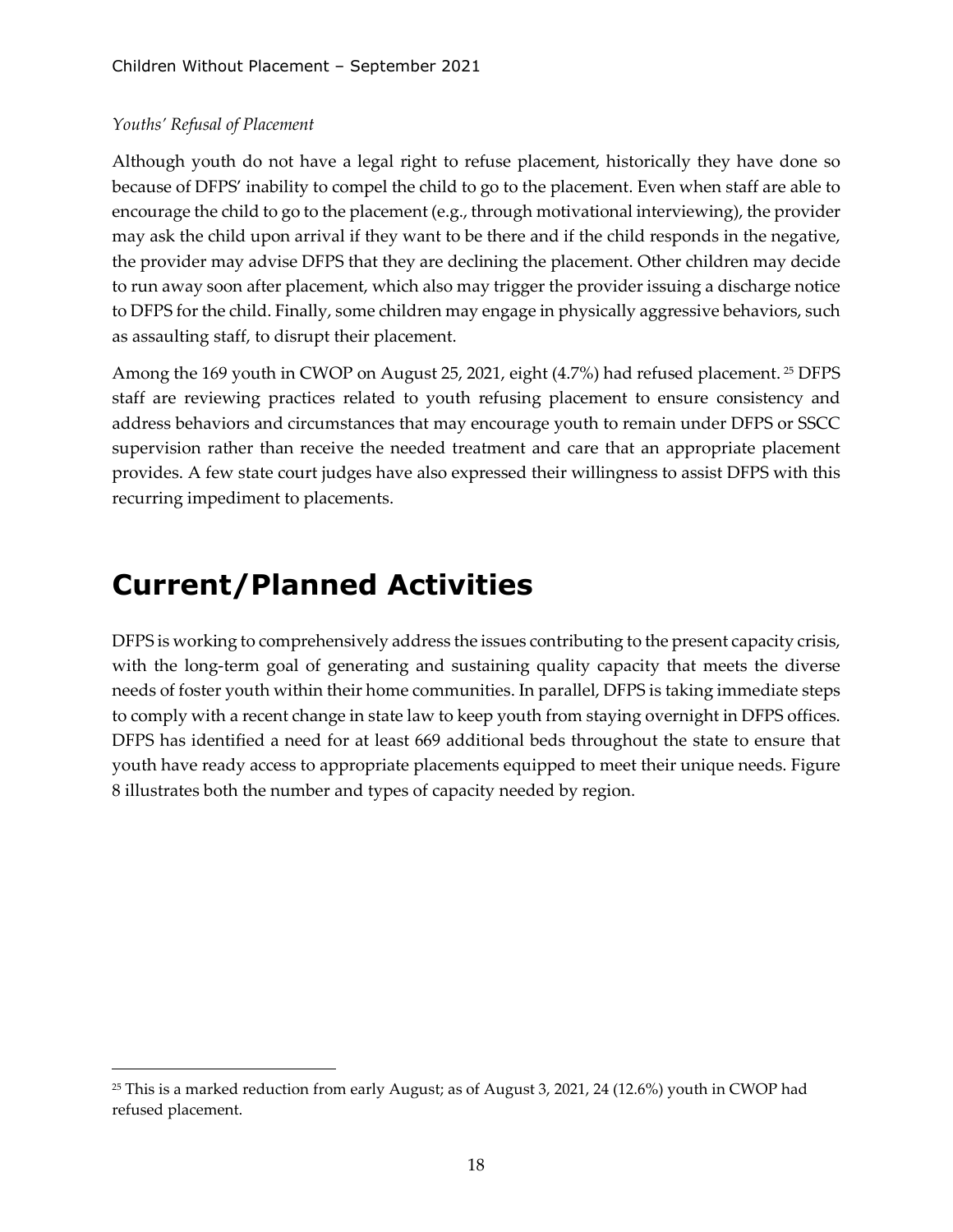

*Figure 8. Number of Therapeutic Beds Needed by Type and DFPS Region*

Therapeutic Foster Care Beds Needed

Source: Data and Decision Support Report #102893

#### *Fiscal Year 2022 – 2023 Legislative Appropriations; Foster Care Rate Modernization*

Texas Senate Bill 1896 (87th Texas Legislature, Regular Session, 2021) requires HHSC, DFPS, and each SSCC to develop a plan to increase placement capacity such that youth remain in their community of origin. The plan must include contingencies for reserve capacity to serve youth whose placement is impacted by contractual or regulatory actions or who are otherwise without an appropriate placement. The Legislature provided immediate support to build quality and placement capacity in regions where Community-based Care ("CBC") has been implemented by appropriating \$34.8 million for temporary rate increases, awarding incentive payments to providers showing improvement on performance measures, and through grants to providers.[26](#page-22-0) Similarly, during the 87th Second Called Special Session of the Texas Legislature, DFPS requested and received \$90 million in the legacy foster care system to build on the Legislature's intent for a more stable foster care system that provides higher quality services for children across the continuum.

Specifically, the \$90 million will fund (1) targeted supplemental payments to retain providers and enhance capacity and (2) foster care grants to promote capacity enhancements and growth. Supplemental payments totaling \$70 million will stabilize the foster care system and encourage capacity growth. Funds will be provided per child per day for children placed in certain settings

<span id="page-22-0"></span><sup>26</sup> Texas General Appropriations Act, 2022-2023 biennium, Article II, Department of Family and Protective Services, Item 51.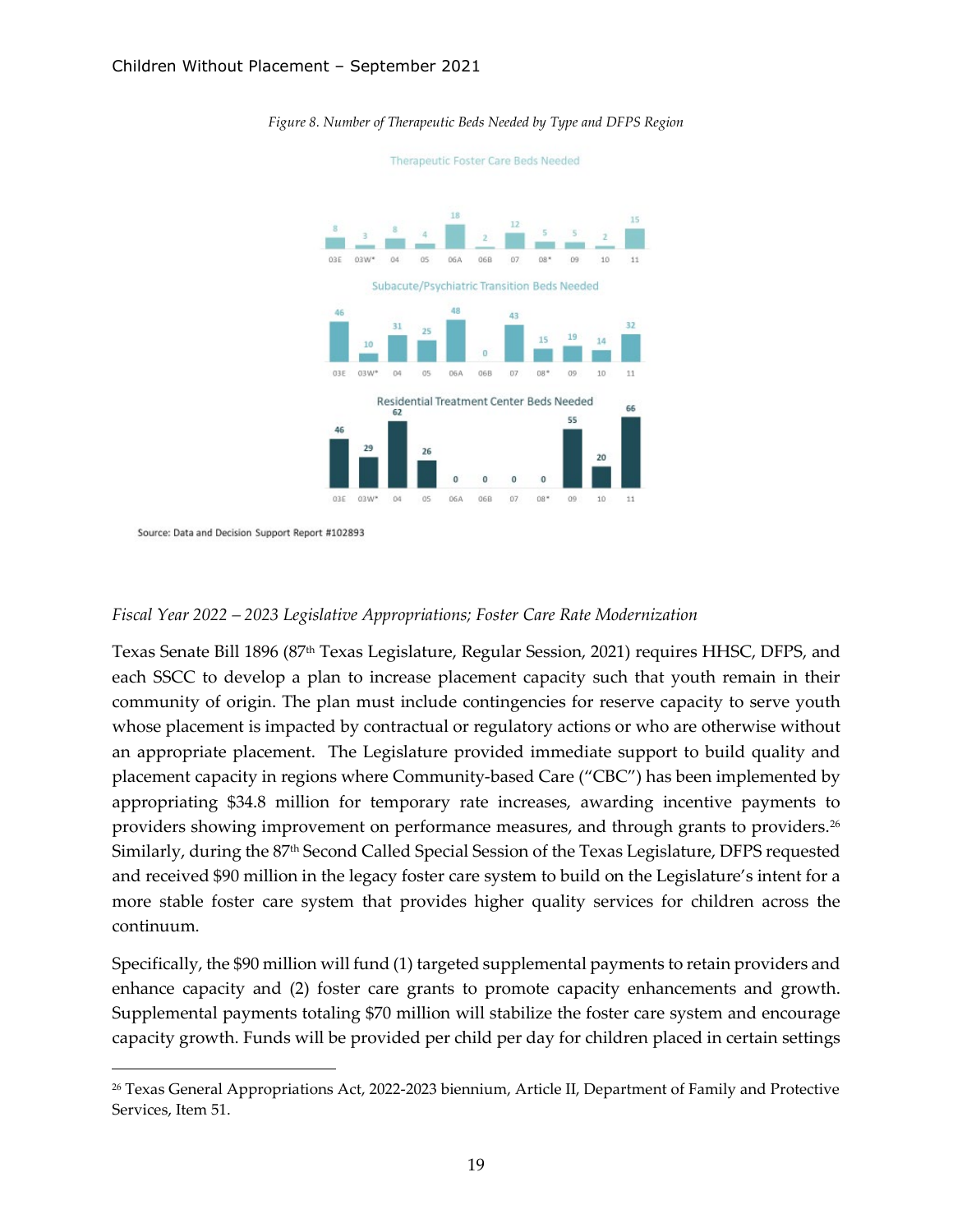to improve the quality of services. Foster care providers may use these funds to enhance their ability to care for children with complex treatment needs (i.e., by hiring additional staff, administering additional staff training, and engaging in other recruitment and retention efforts). Foster care capacity grants totaling \$20 million will promote the growth of enhanced capacity and/or additional capacity across the foster care continuum. Foster care providers will propose innovative approaches to expand capacity, focusing on serving children with complex treatment needs. DFPS will fund organizations that: (1) serve children with the higher levels of need; (2) expand certain types of placements and bring new providers and capacity online; and (3) use funds to promote long-term viability of their organizations. This dual approach, coupled with other capacity building efforts, will enable foster care providers to sustain capacity and placements appropriate for children with complex treatment needs, such as the IPTP, TFFC program and RTCs, and to create needed subacute programs.

In addition to the indispensable support DFPS has received from the Governor's office and the 87<sup>th</sup> Texas Legislature, the Legislature provided a long-term strategy to expand quality capacity by directing DFPS and HHSC to jointly undergo a comprehensive rate methodology modernization project and develop an alternative reimbursement methodology proposal for foster care and community-based care rates.<sup>[27](#page-23-0)</sup> The goal of this project, known as Foster Care Rate Modernization, is to improve outcomes for children, youth, and young adults through the establishment of a well-defined service continuum that meets the needs of the foster care population and recognizes and compensates the caregiver for delivering high-quality services. DFPS and HHSC are gathering information from stakeholders, researching other states' models, and analyzing Texas-specific data in an effort to produce a series of reports to the Texas Legislature in advance of the 88<sup>th</sup> Legislative Session. These reports will lay out a clearly defined foster care continuum and newly established rate methodology that better aligns the cost of care with service provision and incentivizes improved child outcomes.

### *Recent Capacity Infusions to Eliminate Overnight Stays in DFPS Offices*

DFPS has engaged in continual and innovative outreach efforts to identify and secure additional residential, home-like settings for youth in CWOP to avoid overnight stays in DFPS offices. Since June 2021, DFPS has identified, and executed new contracts with, residential providers and other community partners to add 158 new beds as alternatives to DFPS offices. Table 2 provides additional details concerning this new capacity. For reasons discussed elsewhere herein, subacute care capacity was largely unavailable in Texas prior to these recent efforts. Likewise, executing residential leases with community partners was unprecedented, both within DFPS and seemingly as to other state agencies. As a result of these sustained efforts, DFPS has reduced the number of youth staying in DFPS offices by 62%, from 91 in July 2021 to 35 as of September 9, 2021.

<span id="page-23-0"></span><sup>27</sup> Texas General Appropriations Act, 2022-2023 biennium, Article II, Department of Family and Protective Services, Special Provisions, Sec. 26.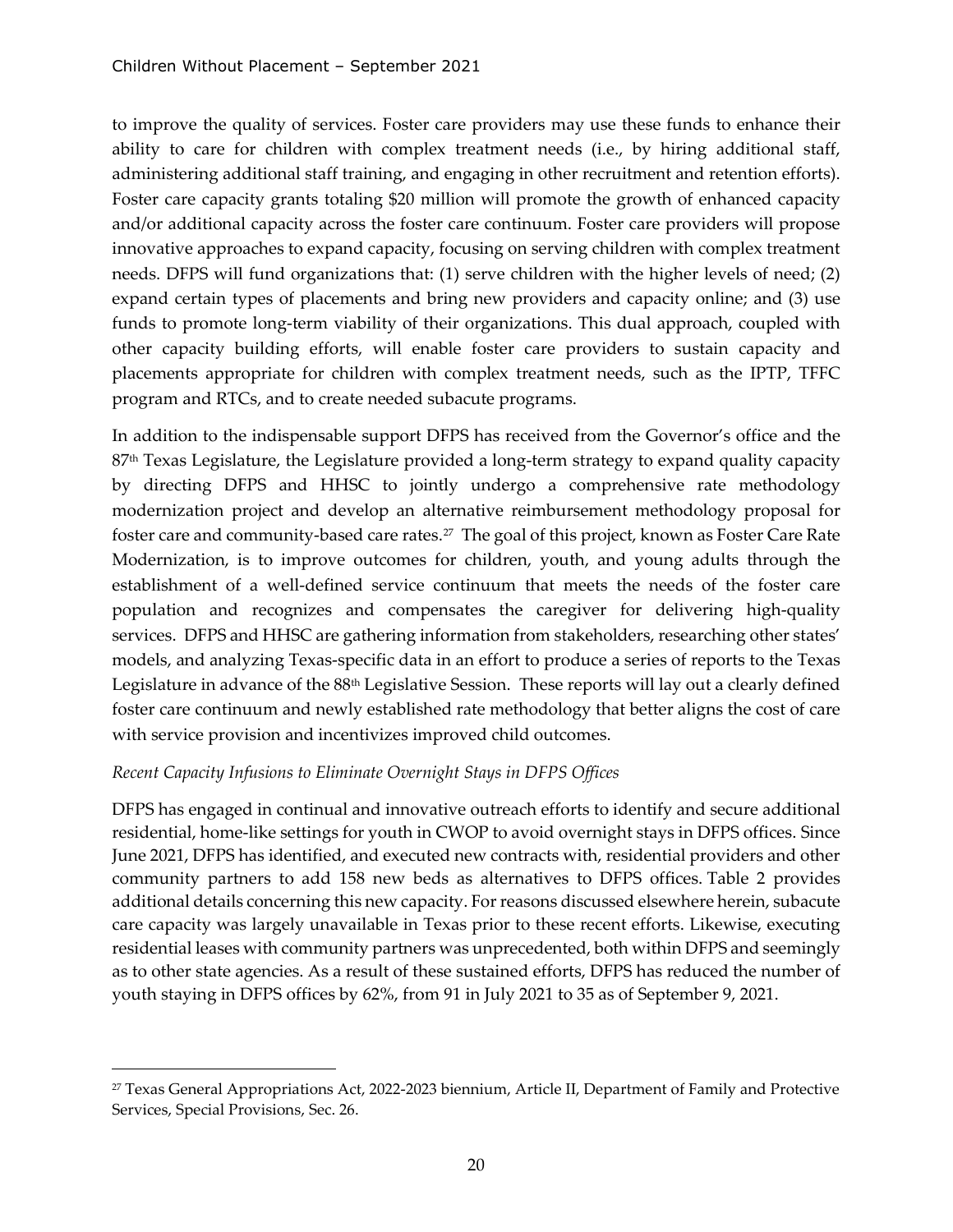| Contracts                         | <b>Beds</b> | Region(s)              |
|-----------------------------------|-------------|------------------------|
| Residential lease                 | 76          | Houston, San Antonio,  |
|                                   |             | Wallis                 |
| General Residential Operation     | 33          | Houston, Terrell       |
| (GRO)                             |             |                        |
| Memorandum of                     | 24          | Houston, El Paso,      |
| Understanding (MOU) <sup>28</sup> |             | Kingwood, San Antonio, |
|                                   |             | Henderson              |
| <b>Temporary Emergency</b>        | 20          | San Antonio, Oklahoma  |
| Placement (TEP) <sup>29</sup>     |             |                        |
| Subacute Care                     | 18          | San Antonio, Texarkana |
| <b>GRO-RTC</b>                    | 11          | Houston                |

 *Table 2.* New Residential Capacity to Eliminate DFPS Office Stays, June – September 2021

While the total number of beds secured appears sufficient to meet present CWOP needs, the new GROs, GRO-RTCs, and subacute providers are all taking a carefully considered approach to accepting youth into their care to ensure they have access to safe, stable placements that meet their needs and support their permanency goals. DFPS regional staff are also taking a deliberate, stepped approach to transitioning youth from offices and hotels into leased sites. While Texas has and will continue working to increase quality placements and placement capacity, some capacity will continue to be lost. For example, in June 2021, 101 MOU beds were available. By September 2021, an additional 24 MOU beds were made available. However, during the same period, 36 MOU beds were lost. This ebb and flow of available day-to-day bed capacity underscores the need to continuously and resolutely invest in quality capacity growth.

### *Planned Capacity Infusions to Generate and Sustain Quality Capacity in Children's Home Communities*

Through extensive and ongoing outreach efforts and partnerships with both in- and out-of-state providers, DFPS is planning for quality capacity infusions in several programs to serve youth with complex treatment needs. These programs include subacute inpatient treatment, the intense plus pilot program and the qualified residential treatment program pilot, each of which are discussed further herein.

<span id="page-24-0"></span><sup>&</sup>lt;sup>28</sup> Since September 2020, the DFPS Faith-Based and Community Engagement division and CPS have substantially increased the number of community locations in which youth may receive temporary emergency care. As of September 1, 2021, DFPS had 20 active MOUs with a capacity to serve 98 youth across Texas, an increase of more than 200% from September 2020.

<span id="page-24-1"></span><sup>29</sup> The Temporary Emergency Placement (TEP) program was created in June 2017 and provides emergency, short-term, highly structured quality residential care and services for children while CPS placement staff continue searching for a more suitable and longer-term placement. This is a no-eject/noreject program.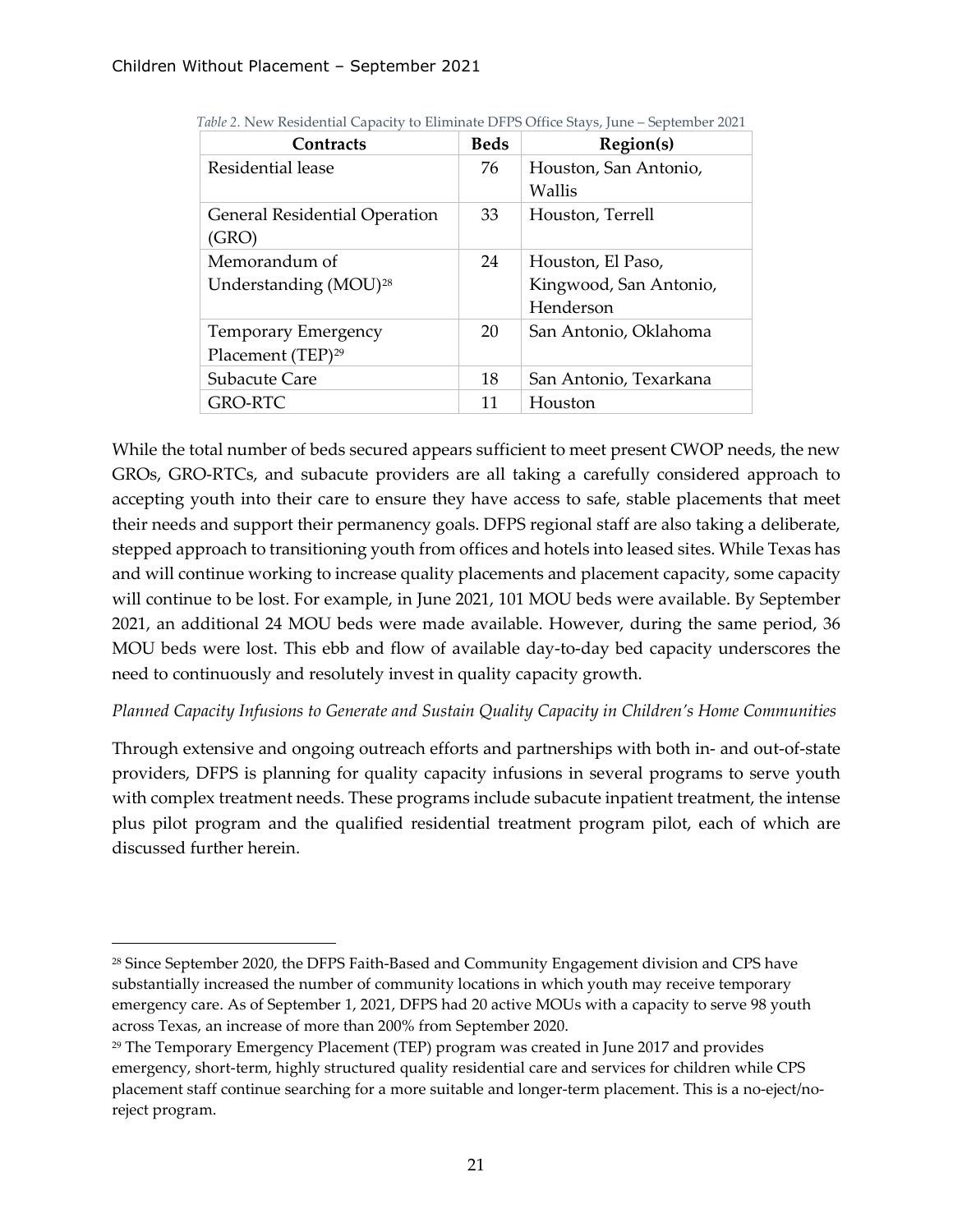## **Subacute Inpatient Treatment Program Capacity**

The 84th Texas Legislature (Regular Session, 2015) created a new program to provide 24-hour specialized care in an inpatient hospital setting. However, there were no bids on the procurement and ultimately, no contract was awarded. Based on the prevalence of certain complex treatment needs among youth in CWOP and an apparent gap in Medicaid eligible mental health services for adolescents in Texas, DFPS has focused efforts on developing capacity in this area.

A subacute setting is also referred to as a psychiatric intensive transition program. The traumainformed program is typically 6 to 9 weeks in an in-patient psychiatric hospital in which staff help stabilize youth following a psychiatric hospitalization or to prevent psychiatric hospitalization, until the youth can transition to a GRO-RTC or other less restrictive setting.

Since April 2021, DFPS has partnered with three psychiatric hospitals in Texarkana, Dallas, and San Antonio that provide this program and enhanced treatment services to children in DFPS conservatorship in need of psychiatric stabilization. DFPS is working with four additional providers with the goal of having a subacute inpatient treatment program in every region of the state within the next year.

## **DFPS Intense Plus Pilot**

The intense plus service level is only available in GRO-RTCs and consists of a high degree of structure to support the child in his or her environment while intervening as necessary to protect the child. Caregivers have specialized training specific to the child's characteristics and needs and clinical staff must have professional licensure or graduate level education to provide therapeutic services, intense therapeutic supports and interventions. To better meet the needs of youth who have experienced human trafficking, DFPS is encouraging GROs to provide intense plus services through this pilot program. Qualifying GROs must:

- be contracted and licensed to serve children with an intense service level,
- be a licensed human trafficking provider and meet minimum standards for this license type,
- serve suspected or confirmed victims of human trafficking,
- be willing and able to meet the intense plus indicators, and
- submit to an intense plus facility monitoring review by Youth for Tomorrow.

## **Qualified Residential Treatment Program Pilot**

Under the federal Family First Prevention Services Act (FFPSA), a Qualified Residential Treatment Program (QRTP) is a highly structured approach to treating youth who have the most acute needs in the foster care system. In addition to requiring certain assessments and oversight, a QRTP must:

• have a trauma-informed treatment model designed to address the clinical and other needs of children with serious emotional or behavioral disorders or disturbances.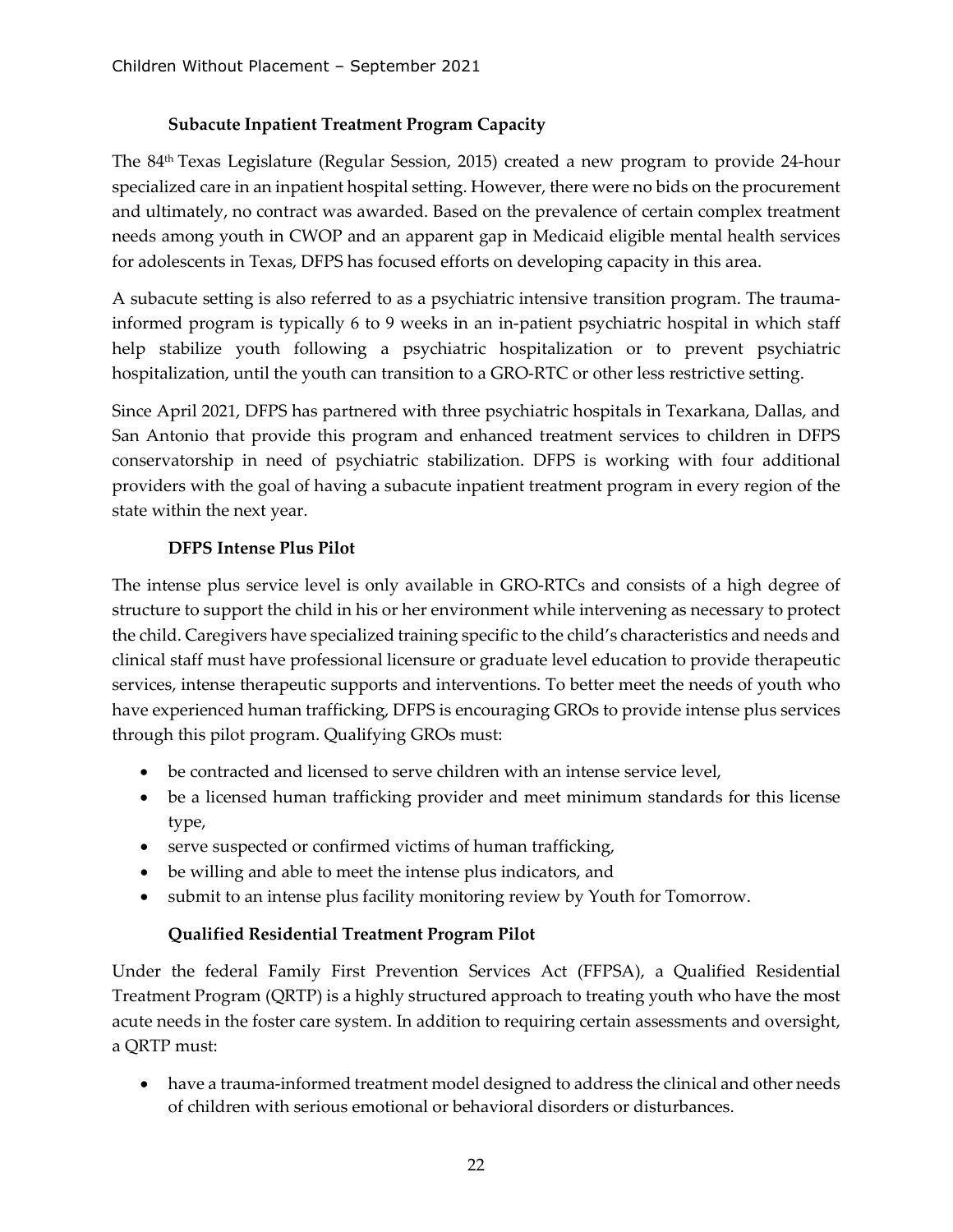- have registered or licensed nursing staff and other licensed clinical staff.
- facilitate participation of family members in the child's treatment program, as appropriate.
- facilitate and document outreach to family members, including siblings, and maintain contact information for any known biological family and fictive kin.
- document how family members are integrated into the treatment process, including postdischarge, and how sibling connections are maintained.
- provide discharge planning and family-based aftercare support for at least six months post-discharge.

A small subset of youth in care have extraordinarily high needs and may be well served within the QRTP model. Based on direction from the Legislature, DFPS has allocated \$17.9 million in funding under the federal Family First Transition Act (FFTA) for the QRTP pilot.

A QRTP pilot is in development and will be posted as an open enrollment for providers to apply, with an anticipated contract start date of April 2022. Although the QRTP pilot will require a substantial time commitment, piloting this program will avoid potential delays that may otherwise be incurred by adding QRTPs to the existing placement array without the experience and information necessary to properly fund this type of program.

DFPS will share the results of the QRTP pilot with the 88<sup>th</sup> Texas Legislature, including potential benefits of a statewide QRTP rollout and corresponding costs, including provider rates that are commensurate with the program's prescriptive requirements (e.g., to maintain necessary medical staff, become QRTP accredited, contract with a qualified independent professional organization to complete required assessments.

A QRTP accreditation program is also in development which would offset the cost for operations to become QRTP accredited. CPS is developing the statement of work and will post the procurement as a Request for Proposal.

## *Targeted Outreach to Prospective and Contracted Residential Providers*

In addition to the Department's outreach efforts and partnership with providers to increase capacity through the subacute inpatient treatment, intense plus pilot and QRTP pilot, DFPS continuously works with prospective and contracted providers to identify capacity needs, facilitate and support capacity-building efforts and match children and youth to placements that are best equipped to meet their unique needs. These efforts are guided by the Department's annual foster care needs assessment and stakeholder input during regional strategic meetings, standing workgroup meetings, and interest surveys.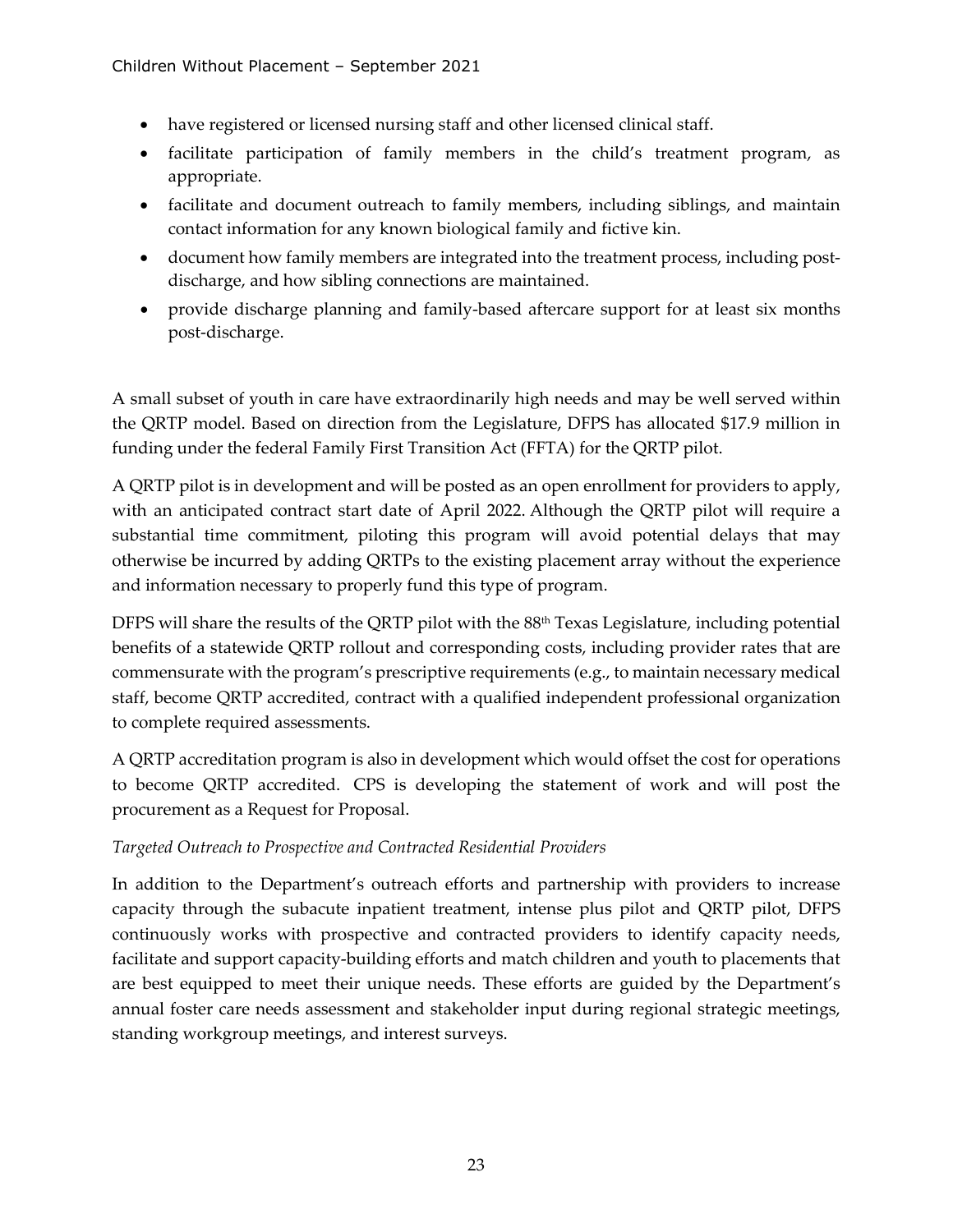## **Foster Care Needs Assessment; Regional Provider Meetings**

DFPS produces an annual foster care needs assessment $30$  to identify regional capacity needs and facilitate and support capacity-building efforts. In accordance with Senate Bill 11 (85th Texas Legislature, Regular Session, 2017), DFPS CPS Regional Directors must use data from the annual foster care needs assessment to develop an annual, collaborative, regional substitute care capacity needs plan for areas in which CBC has not been implemented.

In Fall 2018, the regions created and published their first annual, collaborative capacity strategic plans. To help regional leadership continue to refine these plans going forward and to give contracted providers the data they need to build capacity, the annual foster care needs assessment provides a forecast for daily demand for substitute care through FY 2022 and an estimated daily current supply, along with some additional insights and information about capacity. As noted in the November 2020 Foster Care Needs Assessment, building capacity depends largely on contracted provider efforts. Contracted providers develop and manage 90% of all foster homes across the state, all foster homes for higher needs children, and all congregate care. DFPS can communicate the state's capacity needs and partner with the provider community to support and build the network; however, DFPS cannot itself generate new capacity.<sup>[31](#page-27-1)</sup>

To help contracted providers understand and use the information in the foster care needs assessment, the Regional Directors host regional, strategic, capacity building meetings with foster care providers, local faith-based entities, child advocates, and other organizations. Through these meetings and other collaborative efforts, DFPS will continue to partner with contracted providers and other stakeholders to address substitute care capacity needs by identifying and expanding strategies that are working, changing or discontinuing those that are not and exploring and incorporating new strategies, as appropriate. For example, DFPS is making enhancements to the annual foster care needs assessment, including publication of an interactive dashboard and adding specificity around placement capacity needs.

## **DFPS Placement Portal**

In August 2021, CPS launched the "General Placement Search" (GPS) system. The GPS system was designed to provide near real-time information and data relating to placement capacity and availability and enhance CPS efforts to locate placements that are best equipped to meet a child's

<span id="page-27-0"></span><sup>&</sup>lt;sup>30</sup> The November 2020 DFPS Foster Care Needs Assessment is available on the DFPS public website at: [https://www.dfps.state.tx.us/About\\_DFPS/Reports\\_and\\_Presentations/CPS/documents/2020/2020-11-](https://www.dfps.state.tx.us/About_DFPS/Reports_and_Presentations/CPS/documents/2020/2020-11-19_Foster_Care_Needs_Assessment.pdf) 19 Foster\_Care\_Needs\_Assessment.pdf (last accessed September 10, 2021). Regional strategic capacity building plans are also available on the DFPS public website.

<span id="page-27-1"></span><sup>&</sup>lt;sup>31</sup> In addition, HHSC permits and monitors all child-care operations and child-placing agencies for compliance with state licensing standards, rules and laws.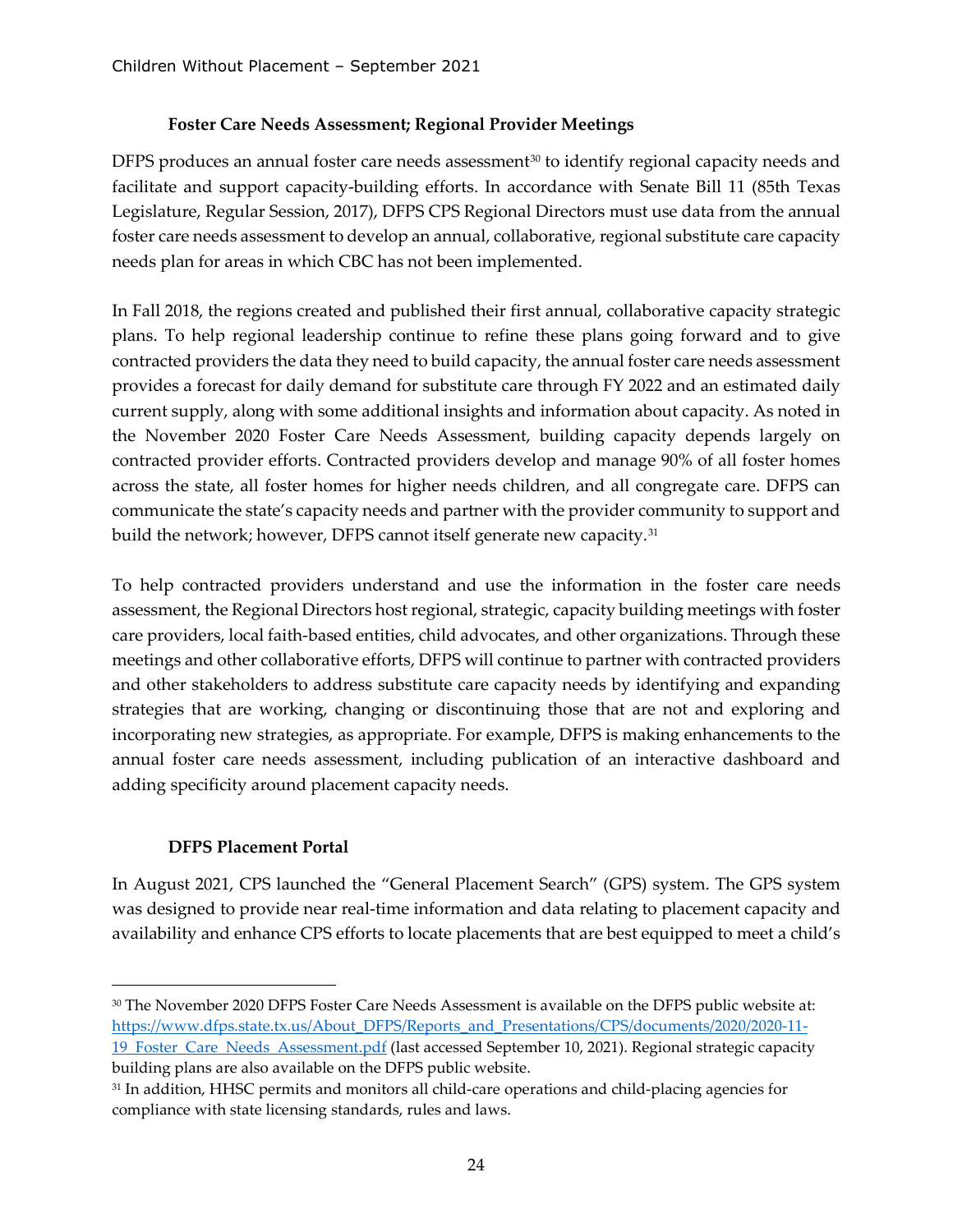unique needs. The GPS system collects data from contracted GROs and CPAs concerning their placement preferences and vacancies and uses the data to search for the most appropriate, available placement. The GPS system consolidates information from IMPACT, CLASS and other databases, streamlines information-sharing concerning placement needs with providers, reduces the time required to identify available, appropriate placements (e.g., by reducing the number of systems involved and amount of data entry required) Additional information concerning the GPS system is available on the DFPS public website.<sup>[32](#page-28-0)</sup>

## **Interest Surveys**

CPS and the Division of Systems Improvement recently identified and surveyed several licensed, uncontracted GROs to gauge their interest in working with DFPS. The survey was sent to 70 providers - 25 GRO-RTCs; 21 GRO-Multiple Services; 19 GRO-CCS; and five GRO-ECS. As of September 9, 2021, DFPS received 15 survey responses. The survey remains open and DFPS will continue to follow up with all interested parties. In addition to administering interest surveys, CPS staff conduct targeted outreach to providers with decreased admissions to identify and resolve any admission barriers, and work with contracted providers to consider expanding their capacity or changing their license type from a short-term shelter status to a longer term GRO.

## **Bi-Weekly Workgroups**

Between April and August 2021, DFPS, HHSC and the Texas Alliance of Child and Family Services (Alliance) held a series of biweekly workgroups focused on general foster care, contract incentives and remedies, investigations and provider support. Workgroup members included representatives from both large and small CPAs and GROs, with a mix of experienced and new providers. The workgroups developed a number of recommendations to address members' concerns and perceived barriers, and DFPS is presently reviewing these recommendations.

## *Additional Stakeholder Outreach and Engagement Activities*

DFPS has conducted a number of outreach activities to public and private medical and behavioral health service providers to increase collaboration and identify additional resources for youth in DFPS conservatorship with complex treatment needs. Recent outreach activities include:

- In June 2021, CPS initiated a joint CWOP convening with medical and behavioral health hospital service providers, Texas Medicaid/CHIP, state hospital and children's mental health services, and advocates. Participants discussed the service needs of youth in CWOP and the need to collaborate more directly on issues. This group meets quarterly.
- In August 2021, DFPS met with the executive directors of several LMHAs to discuss practice and program options LMHAs could implement to better serve youth in CWOP. This group meets every two weeks.

<span id="page-28-0"></span><sup>32</sup> *See* "General Placement Search" web page located at [https://www.dfps.state.tx.us](https://www.dfps.state.tx.us/) under "Doing Business," "About PCS," "Residential Child Care Contracts," "General Placement Search (GPS)."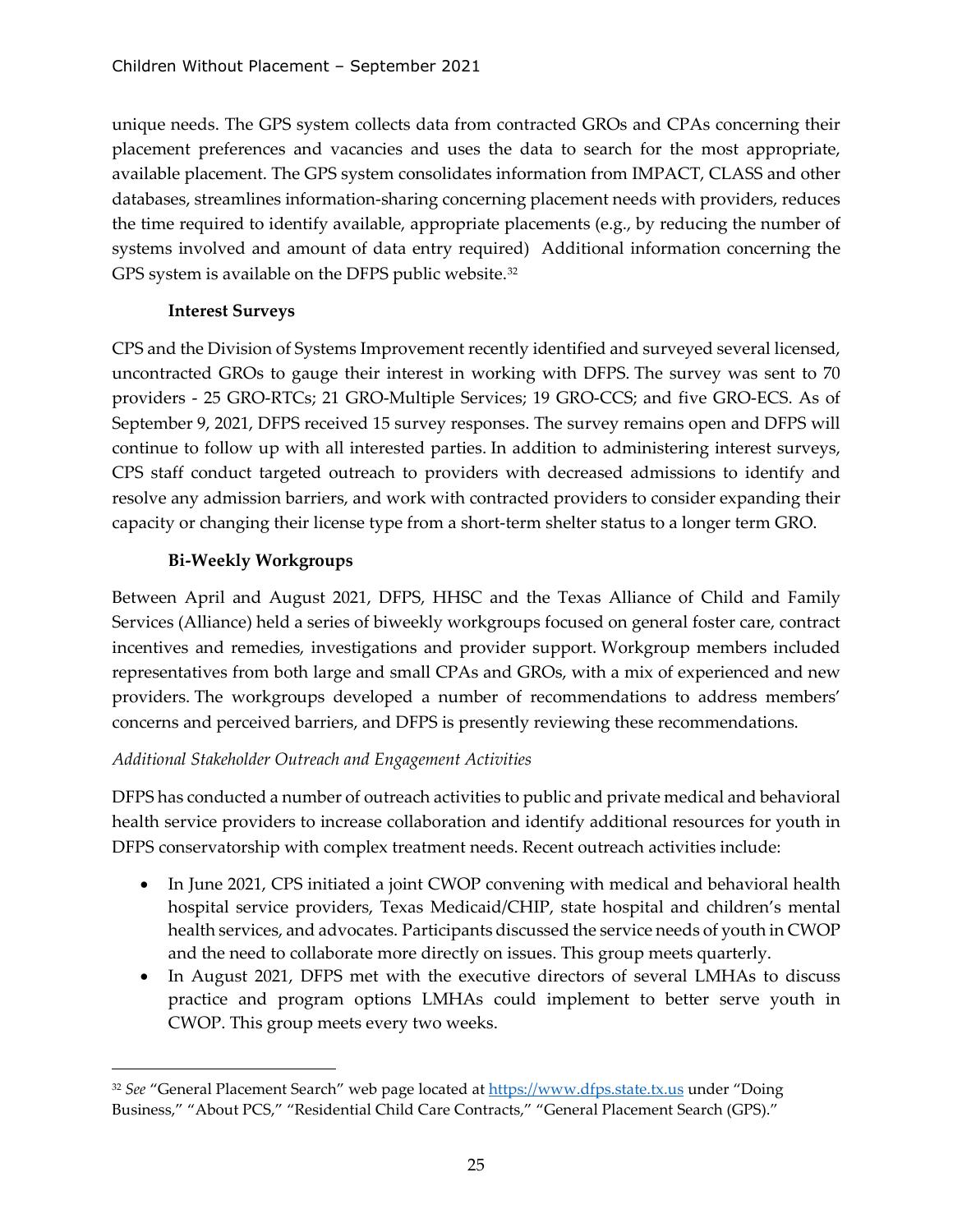- In September 2021, a special subcommittee of the Statewide Behavioral Health Coordinating Council convened to discuss the often-complex treatment needs of, and options to serve, youth in CWOP. Participants included other agencies serving families and receiving state behavioral health resources, such as the Texas Juvenile Justice Division, Texas Education Agency, Department of State Health Services, Texas Workforce Commission and others.
- DFPS and HHSC leadership meet monthly to discuss access to services for youth in CWOP. As a result of these meetings, DFPS and HHSC have refined protocols, streamlined communications and targeted training about accessing needed resources.

### *STAR Health Mental Health Service Array Enhancements*

### **Multi-Systemic Therapy and Functional Family Therapy**

Multi-Systemic Therapy (MST) is provided in the youth's home, school and/or community by on call therapists who are available 24/7 to support at-risk youth and their families. Functional Family Therapy (FFT) is a family-based prevention and intervention program for at-risk youth that addresses complex problems through clinical practice that is flexibly structured and culturally sensitive. The FFT clinical model is focused on decreasing risk factors and increasing protective factors that differently affect adolescents, with an emphasis on familial factors. MST and FFT are recommended for inclusion in the Medicaid State Plan, as they have been evaluated and determined to be medically appropriate for some Medicaid recipients (including children in DFPS conservatorship), cost-effective, and evidence-based. These services are scheduled for phased implementation to occur by September 2022. Once implemented, MST and FFT will be available to Texas foster children through STAR Health.<sup>[33](#page-29-1)</sup>

## <span id="page-29-0"></span>**Additional Developments**

### *Legal Proceedings*

On August 30-31, 2021, Bexar County Judge Peter Sakai held hearings for every child/youth in CWOP on his docket and issued emergency orders necessary to meet their best interests. Based on those hearings, he issued a number of recommendations, including:

<span id="page-29-1"></span><sup>33</sup> *See* Medicaid Behavioral Health In Lieu of Services Annual Report, November 2020. Available online at: [https://www.hhs.texas.gov/sites/default/files/documents/laws-regulations/reports](https://www.hhs.texas.gov/sites/default/files/documents/laws-regulations/reports-presentations/2021/medicaid-bh-lieu-services-annual-report-nov-2020.pdf)[presentations/2021/medicaid-bh-lieu-services-annual-report-nov-2020.pdf](https://www.hhs.texas.gov/sites/default/files/documents/laws-regulations/reports-presentations/2021/medicaid-bh-lieu-services-annual-report-nov-2020.pdf) (last accessed September 10, 2021).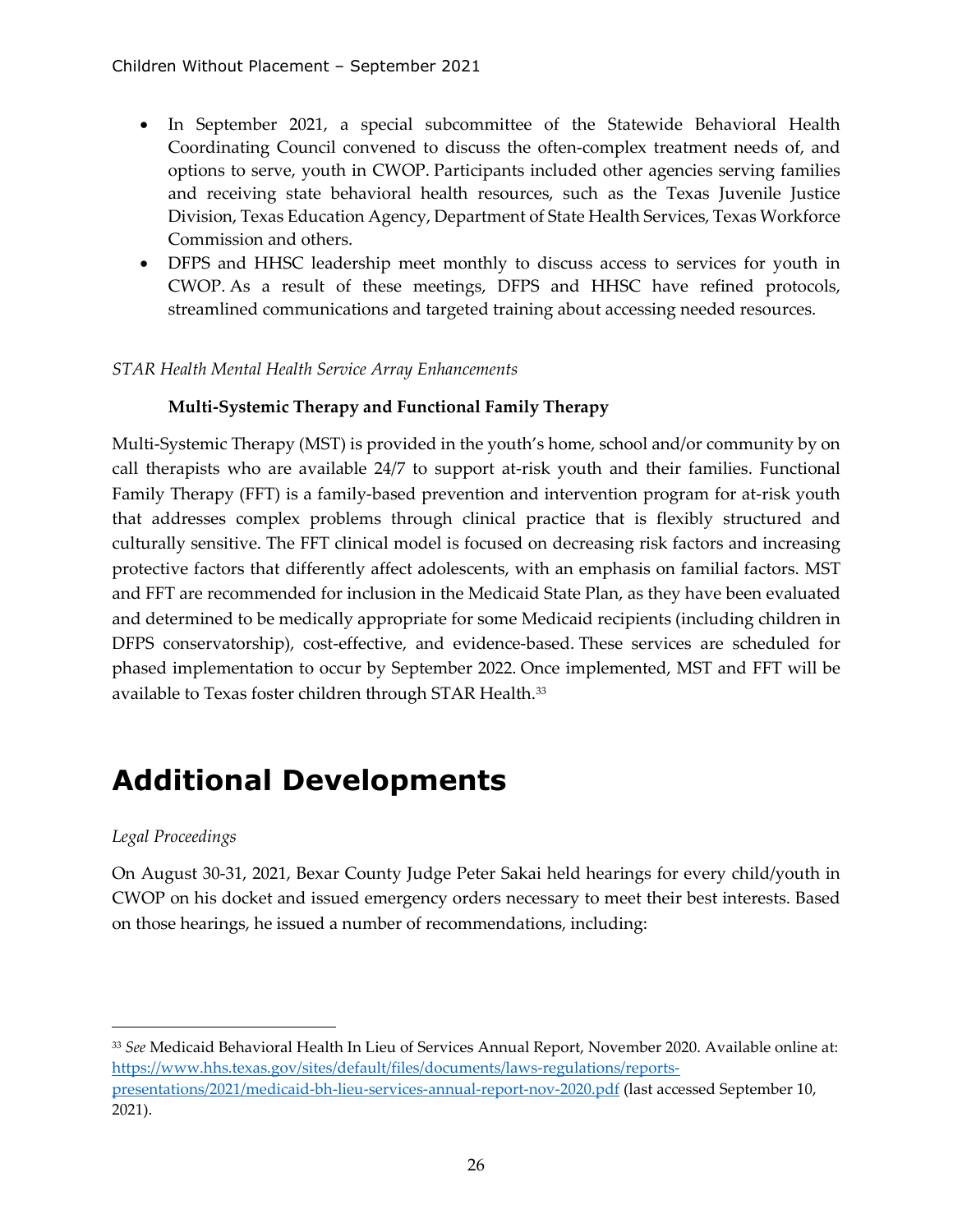- State Office put efforts into providing appropriate technology, space, and education on proper etiquette for staff and children to participate in remote hearings. Judge Sakai emphasized the need to keep children involved and let their voices be heard.
- Child welfare participants should avoid assuming CWOP children are any more illbehaved than other foster children. The Department can aid in this by ensuring that reports to the Court or other related organizations do not simply include behavior challenges/treatment barriers, but also include that child's strengths. The Department should also approach these children in a way that understands the anger and frustration that motivate some of their most challenging behaviors.
- Efforts should be made to put children in more stable environments such as hotels or churches rather than offices.
- Courts should consider ordering placements with relatives if they are simply pending some administrative actions and that the Department approach these situations with a sense of urgency.
- DFPS should approach new cases, especially those concerning SB 44 or a Refusal to Accept Responsibility with a desire to think outside the box and avoid removal if a placement is not available.
- Caseworkers need administrative and community support to connect children with placements and mental health services.

Also on August 31, 2021, Judge Aurora Martinez Jones of the 126th District Court in Travis County held a Contempt Hearing regarding DFPS and three children in CWOP who were staying in DFPS offices overnight. As a result of this hearing, DFPS was initially held in contempt of court and assessed monetary sanctions in the amount of \$57,302.96 (\$400.72 for each night a child resided at a DFPS office). DFPS was also ordered to implement a "Region 7 Task Force" funded by the sanctions. The task force was directed to work with community stakeholders to resolve placement deficiencies in the region and provide regular updates to the Court on compliance relating to the contempt order, with the ultimate goal resolving CWOP. On September 9, 2021, Judge Jones stayed her contempt orders pending reconsideration of her ruling.

## <span id="page-30-0"></span>**Conclusion**

Children and youth in the state's foster care system deserve safe, stable placements that meet their needs and support their permanency goals. DFPS and its many and dedicated child welfare partners continue to work tirelessly toward that effort. Yet, a number of complex and enduring circumstances have resulted in youth experiencing periods without placement. DFPS is working to overcome these challenges and to generate and sustain quality placements and placement capacity, but the Department cannot accomplish this important task alone. Ensuring children's